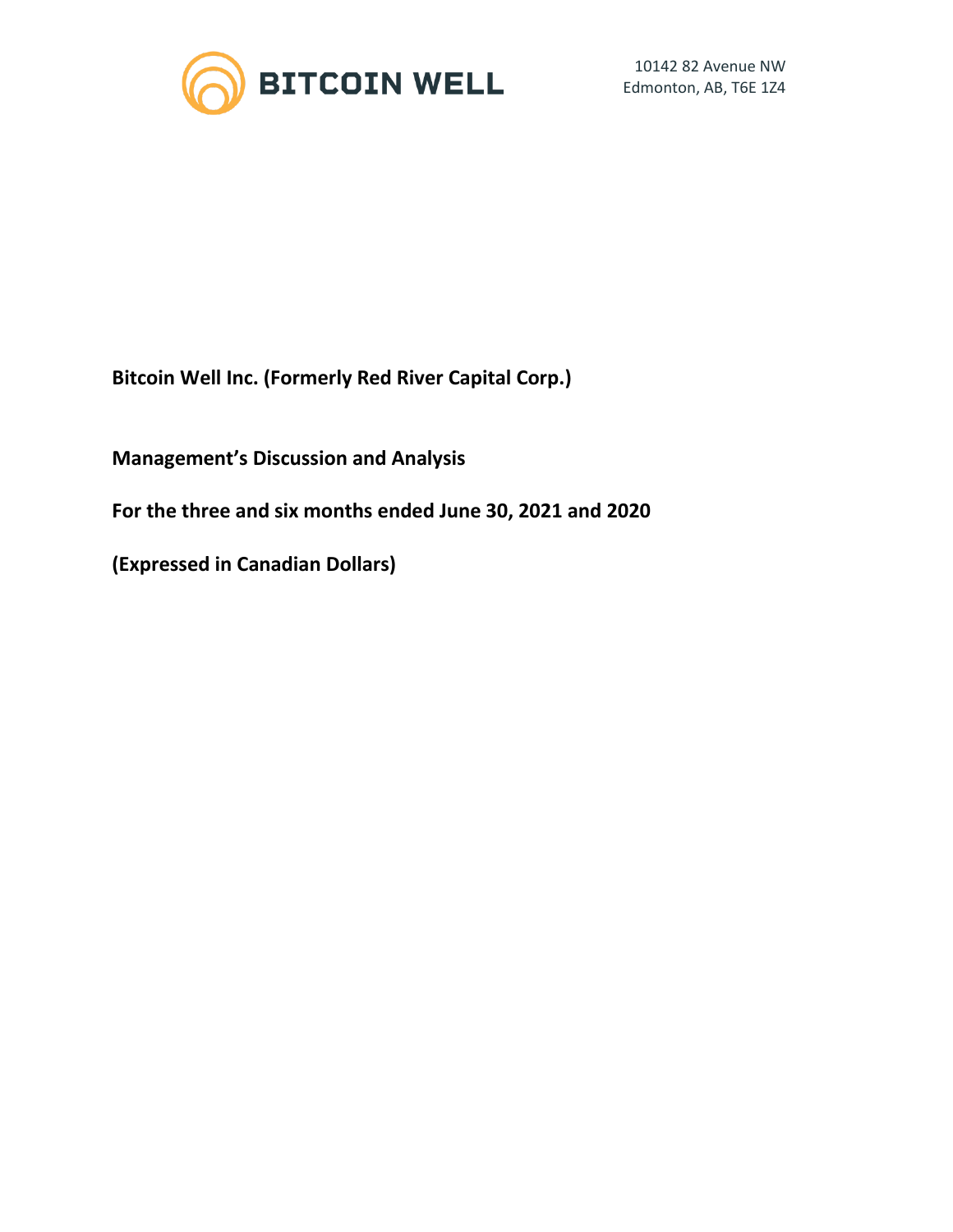## **INTRODUCTION**

This Management's Discussion and Analysis ("MD&A") for Bitcoin Well Inc. ("Bitcoin Well", the "Company", "we", "us", or "our") was prepared as of August 18, 2021 to assist readers in understanding our financial performance for the three and six months ended June 30, 2021. This MD&A should be read in conjunction with the condensed consolidated interim financial statements and notes thereto for the three and six months ended June 30, 2021 ("Financial Statements"), and the audited consolidated financial statements and notes thereto for 1739001 Alberta Ltd. ("Old Bitcoin Well"). Such interim condensed consolidated financial statements have been prepared in accordance with IAS 34, and the audited consolidated financial statements have been prepared in accordance with International Financial Reporting Standards ("IFRS"). All dollar amounts are expressed in Canadian dollars unless otherwise indicated.

The company was originally incorporated as Red River Capital Corp. ("Red River") under the laws of the Province of Alberta on December 20, 2017. The Company was classified as a Capital Pool Corporation as defined in Policy 2.4 of the TSX Venture Exchange (the "TSXV"). The principal business of the Company was to identify and evaluate assets or businesses with a view to completing a Qualifying Transaction ("QT" or the "Transaction").

On June 11, 2021, the Company completed its QT with Old Bitcoin Well. The Transaction constituted the Company's "Qualifying Transaction" (as such term is defined in Policy 2.4 of the TSX Venture Exchange (the "TSXV") Corporate Finance Manual). Contemporaneous with the Transaction, Red River also changed its name to Bitcoin Well Inc. The Transaction is a reverse take-over acquisition under which Old Bitcoin Well was identified as the accounting acquirer. As a result, the condensed consolidated interim financial statements for the three and six months ended June 30, 2021 represent the continuation of Old Bitcoin Well. Accordingly, this MD&A discusses the financial performance and operations of Old Bitcoin Well.

Post completion of the QT, the principal business of the Company is to acquire, own and operate cryptocurrency ATM machines throughout Canada and the United Kingdom. The address of the Company's registered office is 2500 Stantec Tower, 10220 – 103 Avenue NW, Edmonton, Alberta.

The Company's common shares are traded on the TSXV under the ticker symbol "**BTCW**".

#### **ADDITIONAL INFORMATION**

Additional information about the Company is available on SEDAR at http://www.sedar.com.

#### **BOARD APPROVAL**

The board of directors of the Company has approved this MD&A.

#### **CAUTIONARY NOTE REGARDING FORWARD-LOOKING INFORMATION**

The information provided in this MD&A, including information incorporated by reference, may contain "forward-looking statements" about the Company. In addition, the Company may make or approve certain statements in future filings with Canadian securities regulatory authorities, in press releases, or in oral or written presentations by representatives of the Company that are not statements of historical fact and may also constitute forward-looking statements. All statements, other than statements of historical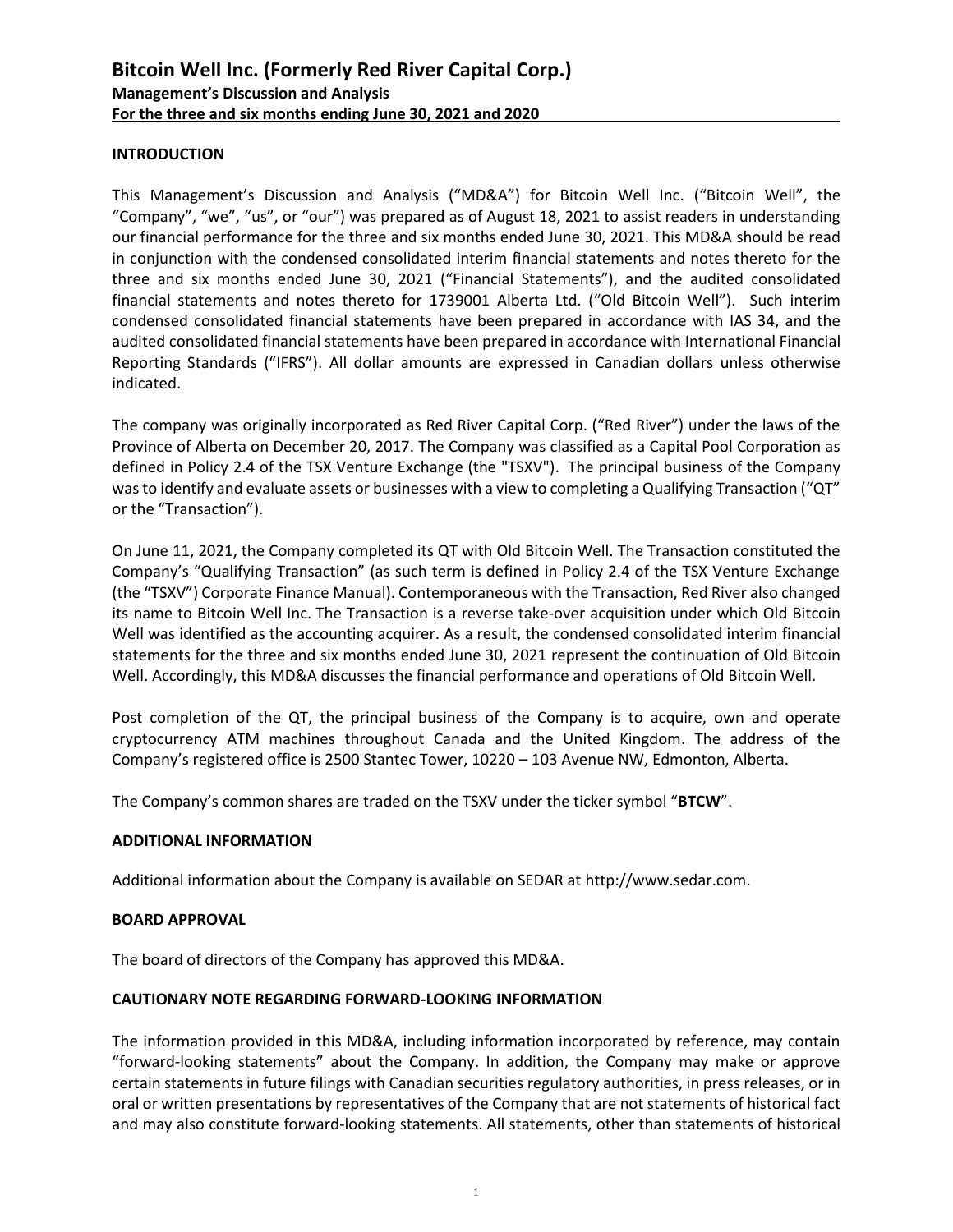fact, made by the Company that address activities, events or developments that the Company expects or anticipates will or may occur in the future are forward-looking statements, including, but not limited to, statements preceded by, followed by or that include words such as "may", "will", "would", "could", "should", "believes", "estimates", "projects", "potential", "expects", "plans", "intends", "anticipates", "targeted", "continues", "forecasts", "designed", "goal", or the negative of those words or other similar or comparable words. Forward-looking statements contained herein include, but are not limited to: (i) statements regarding the future acquisition of cryptocurrency ATMs; (ii) the acquisition of Ghostlab and the anticipated timing of same; and (iii) statements regarding the expansion plans for the Company's business.

Forward-looking statements may relate to future financial conditions, results of operations, plans, objectives, performance or business developments. These statements speak only as at the date they are made and are based on information available as at such date and on the then current expectations of the party making the statement and assumptions concerning future events, which are subject to a number of known and unknown risks, uncertainties and other factors that may cause actual results, performance or achievements to be materially different from that which was expressed or implied by such forwardlooking statements, including, but not limited to, risks and uncertainties related to:

- (a) the availability of financing opportunities, risks associated with economic conditions, dependence on management or directors and conflicts of interest, sources of income to generate cash flow, risks relating to maintenance of required licences, potential transaction and legal risks, risks relating to regulation and sale of cryptocurrency; and
- (b) other risks described in this MD&A and described from time to time in documents filed by the Company with Canadian securities regulatory authorities.

With respect to the forward-looking statements contained herein, although the Company believes that the expectations and assumptions on which the forward-looking statements are based are reasonable, undue reliance should not be placed on the forward-looking statements, because no assurance can be given that they will prove to be correct.

Consequently, all forward-looking statements made in this MD&A and other documents of the Company, as applicable, are qualified by such cautionary statements and there can be no assurance that the anticipated results or developments will actually be realized or, even if realized, that they will have the expected consequences to or effects on the Company. The cautionary statements contained or referred to in this section should be considered in connection with any subsequent written or oral forward-looking statements that the Company and/or persons acting on its behalf may issue. The Company does not undertake any obligation to update or revise any forward-looking statements, whether as a result of new information, future events or otherwise, other than as required under securities legislation.

## **NON-GAAP MEASURES**

References to Adjusted EBITDA in this MD&A refer to the non-GAAP ("Generally Accepted Accounting Principles") financial measure reconciled below. Adjusted EBITDA is not an earnings measure recognized by IFRS and does not have a standardized meaning prescribed by IFRS. Management believes that Adjusted EBITDA is an alternative measure in evaluating the Company's business performance. Readers are cautioned that Adjusted EBITDA should not be construed as an alternative to net income as determined under IFRS; nor as an indicator of financial performance as determined by IFRS; nor a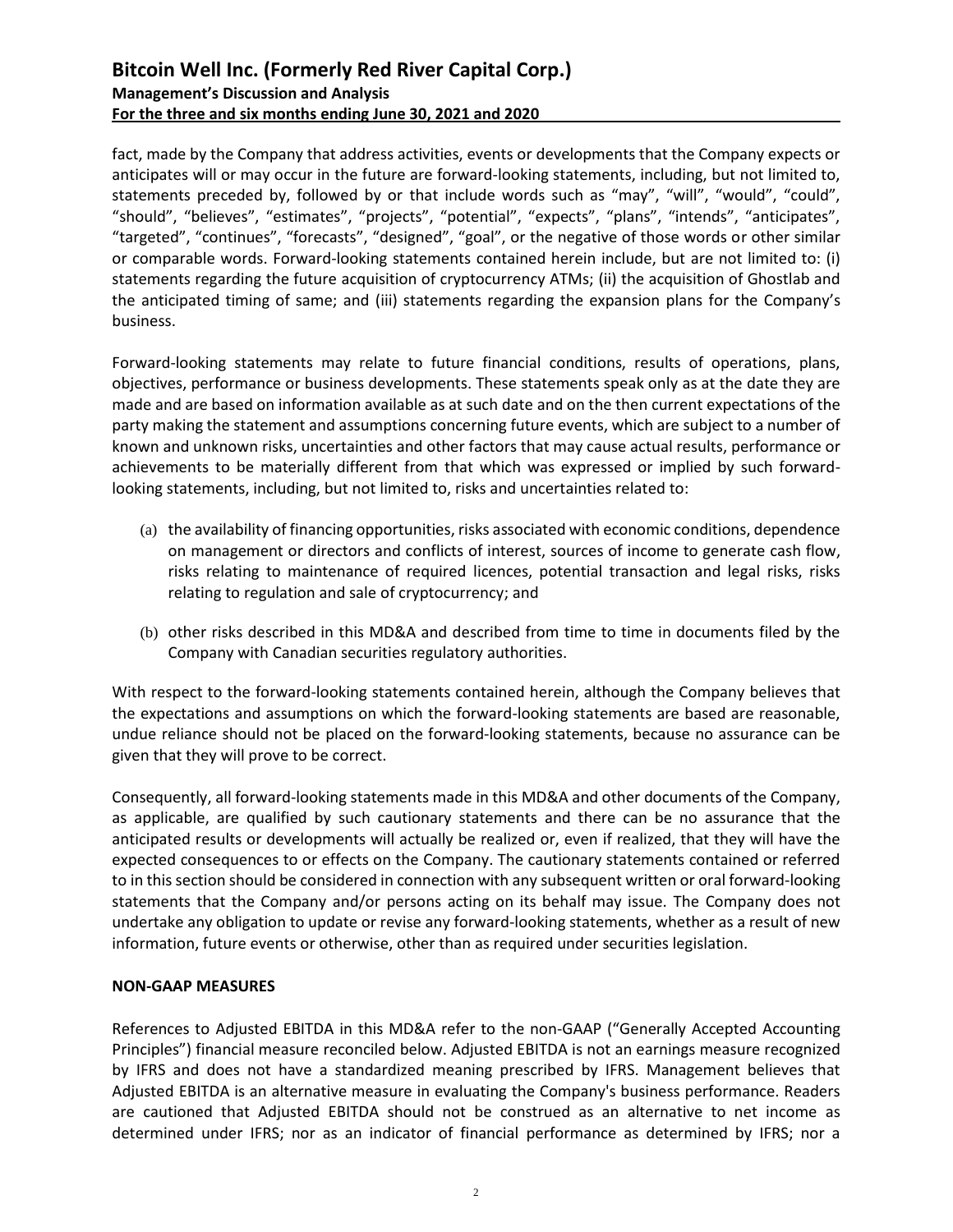calculation of cash flow from operating activities as determined under IFRS; nor as a measure of liquidity and cash flow under IFRS. The Company's method of calculating Adjusted EBITDA may differ from methods used by other Companies and, accordingly, the Company's Adjusted EBITDA may not be comparable to similar measures used by any other Company.

Throughout this MD&A, the following terms are used, which do not have a standardized meaning under IFRS.

# *EBITDA (Earnings before Interest, Taxes, Depreciation, and Amortization)*

- "EBITDA" represents net income or loss excluding net finance income or expense, income tax or recovery, depreciation, and amortization.
- "Adjusted EBITDA" represents EBITDA adjusted to exclude share-based compensation, unrealized gain or loss on the revaluation of digital assets, unrealized gain or loss on the fair value adjustment of cryptocurrency loans and derivative instruments, impairment of goodwill, and costs associated with one-time transactions (such as listing fees or acquisition-related costs).
- "Adjusted EBITDA Margin" represents Adjusted EBITDA as a percentage of revenue.

EBITDA, Adjusted EBITDA, and Adjusted EBITDA Margin are used to show ongoing profitability without the impact of non-cash or non-recurring items. We believe that Adjusted EBITDA, a non-GAAP measure, is useful in evaluating our operating performance. We use Adjusted EBITDA to evaluate our ongoing operations and for internal planning and forecasting purposes. However, Adjusted EBITDA is presented for supplemental informational purposes only, has limitations as an analytical tool, and should not be considered in isolation or as a substitute for financial information presented in accordance with GAAP.

## **BUSINESS OVERVIEW AND OUTLOOK**

We offer convenient, secure and reliable ways to buy and sell bitcoin through a trusted Bitcoin ATM network and suite of web-based transaction services. As of the date of this MD&A, we operate nearly 190 cryptocurrency ATMs throughout Canada and the United Kingdom.

For the past seven years, we have been focused on placing and acquiring profitable bitcoin ATMs throughout Canada. In 2014, we became the first company to deploy bitcoin ATMs in Alberta and Saskatchewan. Since then, we have developed strong relationships with payment processors, and secured cash in transit companies and other partners, which have helped successfully grow the Company. We also recently expanded our ATM portfolio into the United Kingdom. Our current team is focused on strong financial results. We have the ability to significantly expand our ATM fleet without the need for significant additional personnel.

Furthermore, we are continuing to expand our service offering online to include additional support for bill payments and Interac-sell, point of sale systems, and gift cards. Our expansion plans are facilitated via an exclusive, strategic partnership with a related party software group (see "Related Party Transactions").

We intend to consolidate a fragmented market through our ability to execute on our purchase and rollup strategy. The primary factors affecting the successful execution of this strategy will be:

- i) The sourcing and acquiring of profitable ATMs; and
- ii) Integrating acquired ATMs into the Company's network on a cost-effective basis.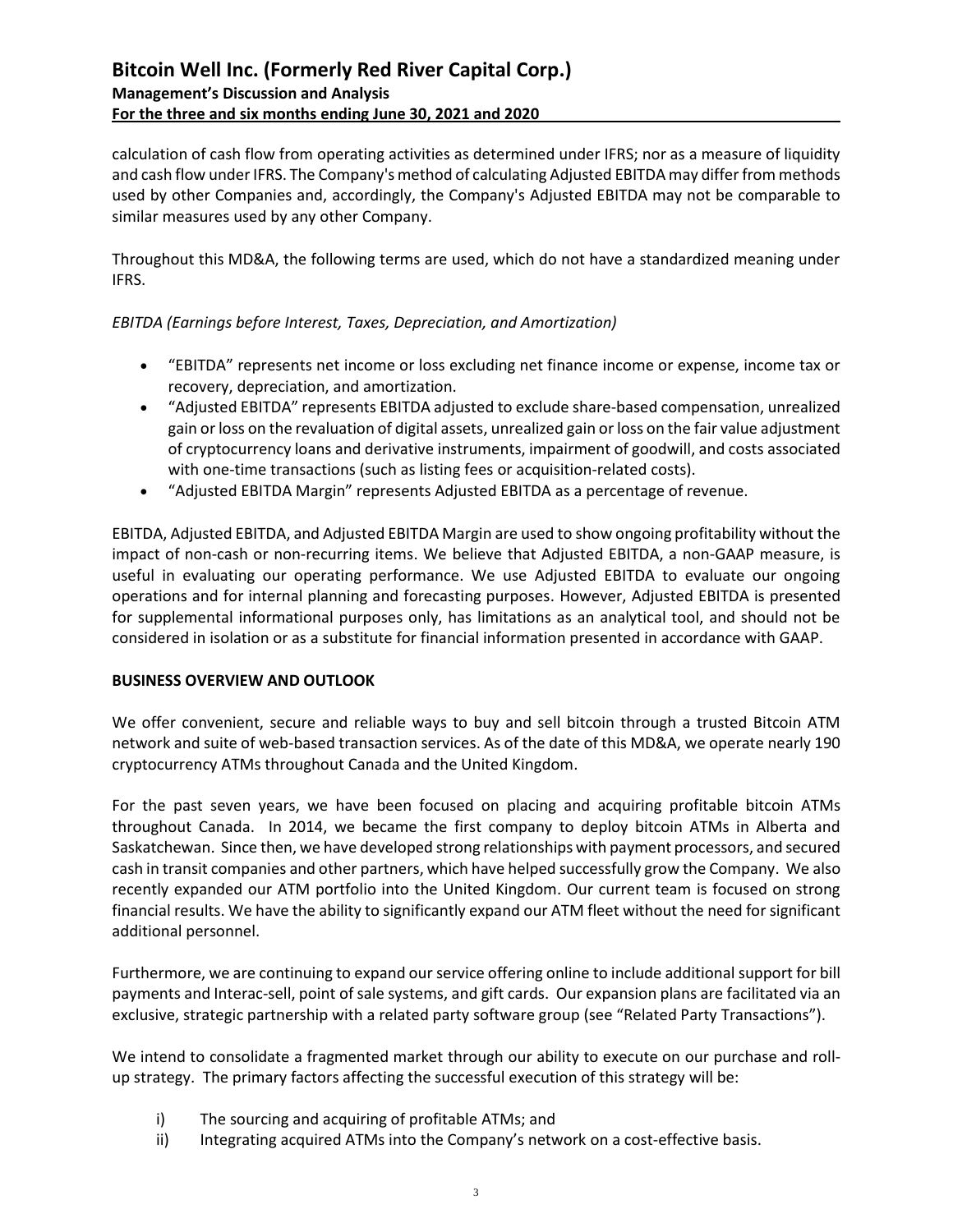## **Equity Financing**

On June 8, 2021, we completed a brokered financing (the "Financing) for gross proceeds of \$7,000,000 and issued 28,000,000 subscription receipts ("Units") at a price of \$0.25 per Unit. Each Unit entitled the holder thereof to receive, without payment of any additional consideration or further action on the part of the holder, one common share of the Company and one half of one common share purchase warrant ("Warrant"). Each Warrant is exercisable at an exercise price of \$0.375 per Warrant for a period of 2 years from the date of issuance. The Units converted into common shares and Warrants of the Company upon the completion of the Transaction.

In connection with the financing, the agent received selling commissions and corporate finance fees consisting of \$290,000 in cash, 1,138,000 in Units and 1,960,000 agent options to acquire the equivalent of 1,960,000 Units at an exercise price of \$0.25 per Unit for a term of 2 years from the date of issue (the "Agent Options").

We intend to use the net proceeds from this private placement to increase our working capital inventory and accelerate global expansion through organically increasing the number of deployed ATMs, along with pursuing highly synergistic asset or corporate acquisition opportunities.

## **Going Public Transaction**

On June 11, 2021, we completed our previously announced QT with Red River. The Transaction was completed by way of a three-cornered amalgamation, pursuant to which 2283971 Alberta Ltd., a whollyowned subsidiary of Red River, amalgamated with Old Bitcoin Well to form a newly amalgamated company, which now holds the assets of Bitcoin Well, as a wholly-owned subsidiary. Contemporaneous with the Transaction, Red River also changed its name to Bitcoin Well Inc.

Upon completion of the Transaction Bitcoin Well had 162,879,500 shares issued and outstanding on a non-diluted basis, with approximately 96% held by former Old Bitcoin Well shareholders and approximately 4% held by former Red River shareholders. Therefore, in substance, the Transaction involved Old Bitcoin Well shareholders obtaining control of the Company. Accordingly, the Transaction is a reverse take-over acquisition under which Old Bitcoin Well was identified as the accounting acquirer.

Red River did not meet the definition of a business under IFRS 3 Business Combinations prior to the Transaction. The Transaction is therefore accounted for in accordance with IFRS 2 Share-based Payments, whereby Old Bitcoin Well was deemed to have issued shares in exchange for the net assets of Red River at the fair value of the consideration paid by Old Bitcoin Well.

As a result of this asset acquisition, the excess of the consideration given over the fair value of the net assets acquired in the amount of \$1,476,742 was recognizing as a listing expense for the three and six months ended June 30, 2021.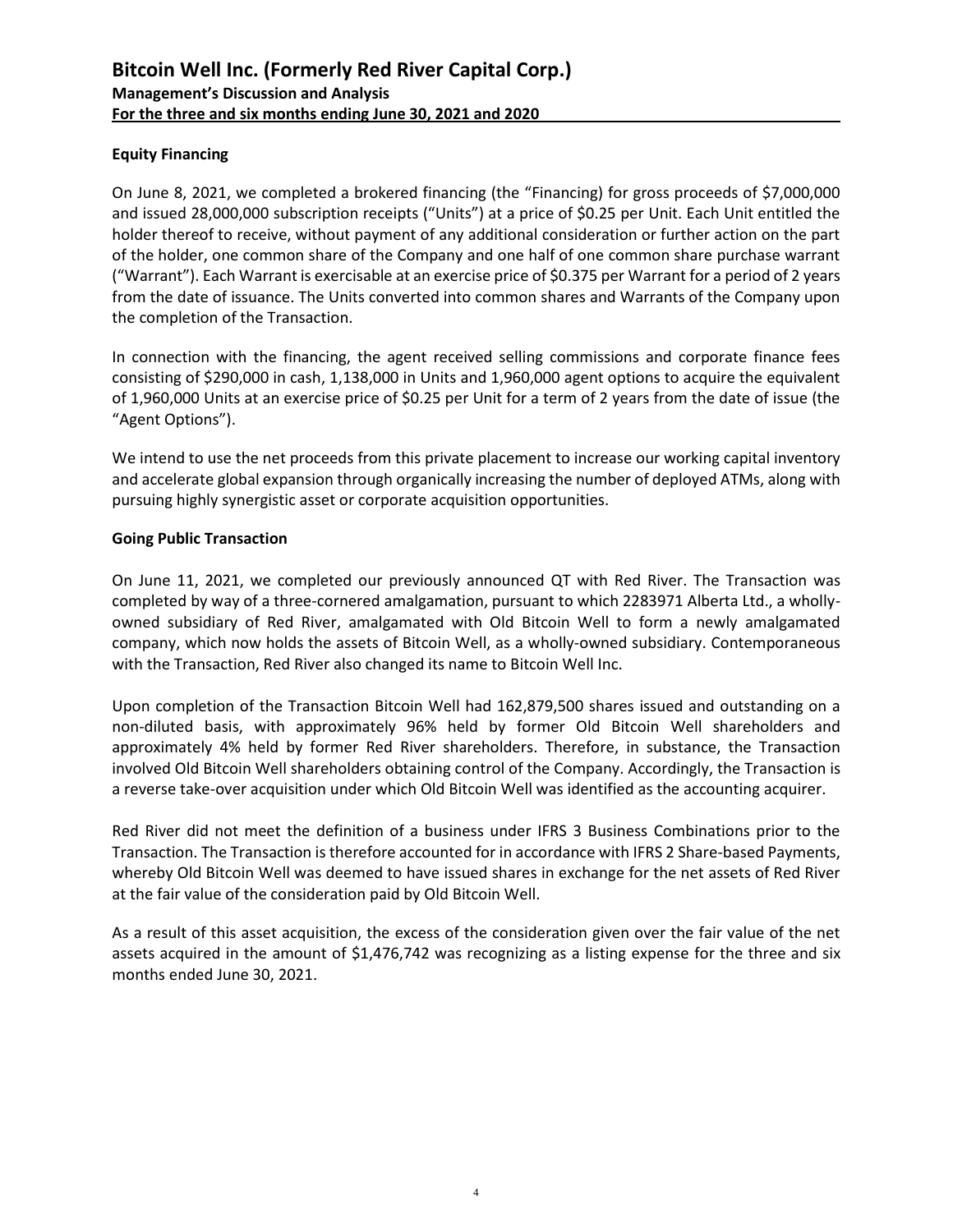# **Acquisition of Paradime Ltd. – International Expansion**

On May 7, 2021, we acquired 100% of the issued and outstanding shares of Paradime Ltd o/a AlphaVend ("AlphaVend"), a cryptocurrency ATM operator in the United Kingdom. AlphaVend is currently the second largest Bitcoin ATM operator in the United Kingdom and operated 26 machines across England, Scotland and Wales. This offers an established presence in key metropolitan centres such as London, Manchester and Glasgow.

This type of acquisition supports our goal of enabling the purchase and sale of bitcoin in the fastest and safest way possible and sets the stage for further growth in Europe and around the world. As there are more than 35 existing operators in the United Kingdom, we can continue to evaluate potential acquisition opportunities.

The aggregate consideration paid at closing consisted of (i) a cash payment of £100,000 (CAD \$169,850) and the issuance of 6,000,000 common shares valued at £879,817 (CAD \$1,494,369). The aggregate purchase price also included contingent consideration, which is payable as follows:

- i. A cash payment of £711,000 (CAD \$1,217,659 at June 30, 2021), payable upon the satisfaction of the following conditions:
	- a. Receipt by the Company of a confirmation that AlphaVend has received a full FCA Registration from the Financial Conduct Authority ("FCA") of the United Kingdom provided that such registration is not subject to any conditions or terms, which are, in the sole discretion of the Company, onerous; and
	- b. Receipt by the Company of a confirmation of approval by the FCA of any applications required in relation to the change of control of AlphaVend.
- ii. Cash payments up to the aggregate value of £3,000,000 (CAD \$5,137,800 at June 30, 2021), payable in monthly instalments equal to 35% of the aggregate gross margin of AlphaVend in each relevant month.

Payments of contingent consideration shall cease and be no longer payable as of May 7, 2024.

AlphaVend is currently conducting its operations under a temporary registration from the FCA. AlphaVend's operations will cease should any licensing changes occur that would result in a deemed noncompliance with FCA regulations. If we determine, in our sole discretion, that compliance with any precondition to obtain the full FCA Registration, or any condition or term of the Full FCA Registration, individually or taken in the aggregate with other pre-conditions or conditions, is onerous, then we may elect, at our option, to serve a notice of this determination to the sellers. Should this option be undertaken, we shall then provide the sellers the exclusive option to purchase all of the issued and outstanding shares of AlphaVend for the nominal purchase price of £1.0. No further payments of contingent consideration shall be payable to the sellers if we exercise this option.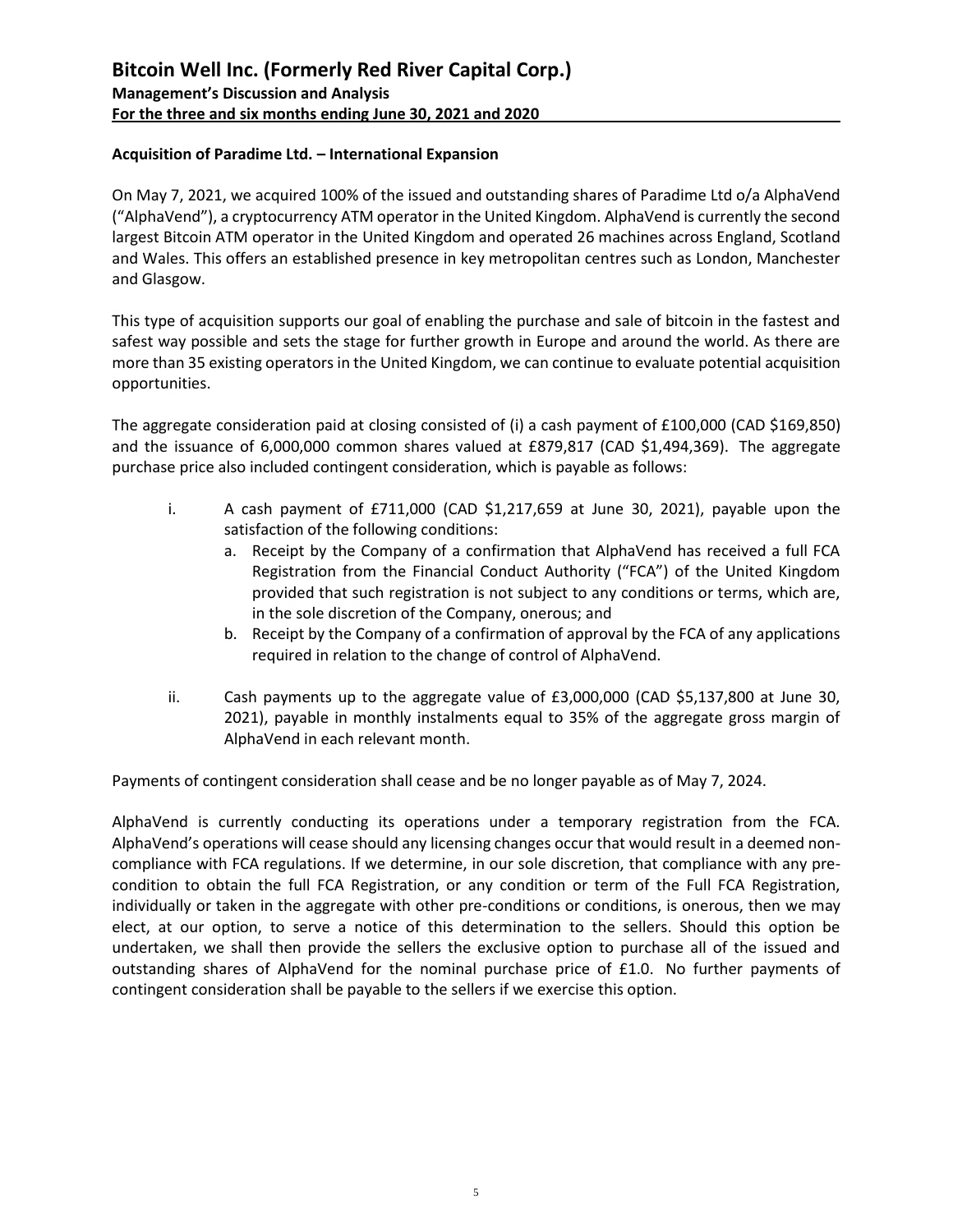### **Acquisition of Ghostlab Inc. – Software Development Company**

Subsequent to June 30, 2021, we entered into a share purchase agreement to acquire Ghostlab Inc. ("Ghostlab"), a software development company that designs and develops software to improve the functionality and accessibility of modern financial technology and services, including Bitcoin ATM machines.

The purchase price for the non-arm's length acquisition of 100% of the issued and outstanding shares of Ghostlab is based on an enterprise value of up to \$3.2 million, subject to the adjustments discussed below, and includes the assumption of approximately \$1.8 million in negative equity. The aggregate consideration payable for Ghostlab will be as follows:

- a) An amount equal to \$800,000 payable in common shares of Bitcoin Well ("Common Shares");
- b) The assumption of negative equity of approximately \$1.8 million;
- c) An earn-out of up to \$600,000 payable in Common Shares (the "Earnout"). The Earnout is payable in equal installments of \$150,000 predicated on achieving Net Revenue (as defined in the agreement) of \$600,000, \$1.5 million, \$3.6 million, and \$8.0 million, respectively within a 12 month period, prior to the fourth anniversary of the acquisition's Effective Date.

In the event the negative shareholders' equity of Ghostlab exceeds \$1.8 million, the amount of the Earnout shall be reduced proportionately for every dollar of negative equity in excess of \$1.8 million.

The number of Common Shares issuable pursuant to this acquisition, including pursuant to the Earnout, will be determined using the closing price of the Common Shares on the TSXV on the 11th day of trading of Bitcoin Well, or such other price as may be prescribed by the TSXV. As the Common Shares commenced trading on July 30, 2021, this mechanism shall allow for 10 full trading days of the Bitcoin Well Common Shares to occur prior to setting the price per Common Share for the transaction. The Closing price of the Common Shares on the TSXV on August 16, 2021 is \$0.29. The total number of Common Shares issuable pursuant to this transaction is 4,827,586.

When acquired, we anticipate the Ghostlab division will bring technology that makes bitcoin more accessible and user friendly for the general public and will expand the future potential SaaS revenue stream for Bitcoin Well, including from ATM software, merchant services and additional crypto asset digital services.

Each of Adam O'Brien, Chief Executive Officer and Dave Bradley, Chief Revenue Officer, own 100% of the Common Shares of Ghostlab. Therefore, the transaction is a related party transaction under Multilateral Instrument 61-101. For the transaction, we are relying on the exemptions contained in sections 5.5(a) and 5.7(a), respectively, of Multilateral Instrument 61-101 from the valuation and minority shareholder requirements of that instrument as they apply to related party transactions since the fair market value of the acquisition is significantly less than 25% of the market capitalization of Bitcoin Well. The acquisition of Ghostlab was approved by the board upon recommendation of the independent special committee in accordance with the Company's related-party transaction policy.

Completion of the acquisition of Ghostlab is subject to, among other things, customary closing conditions and regulatory approvals, including the approval of the TSXV. There can be no assurance that these conditions precedent will be satisfied or that the proposed acquisition will be completed as proposed or at all.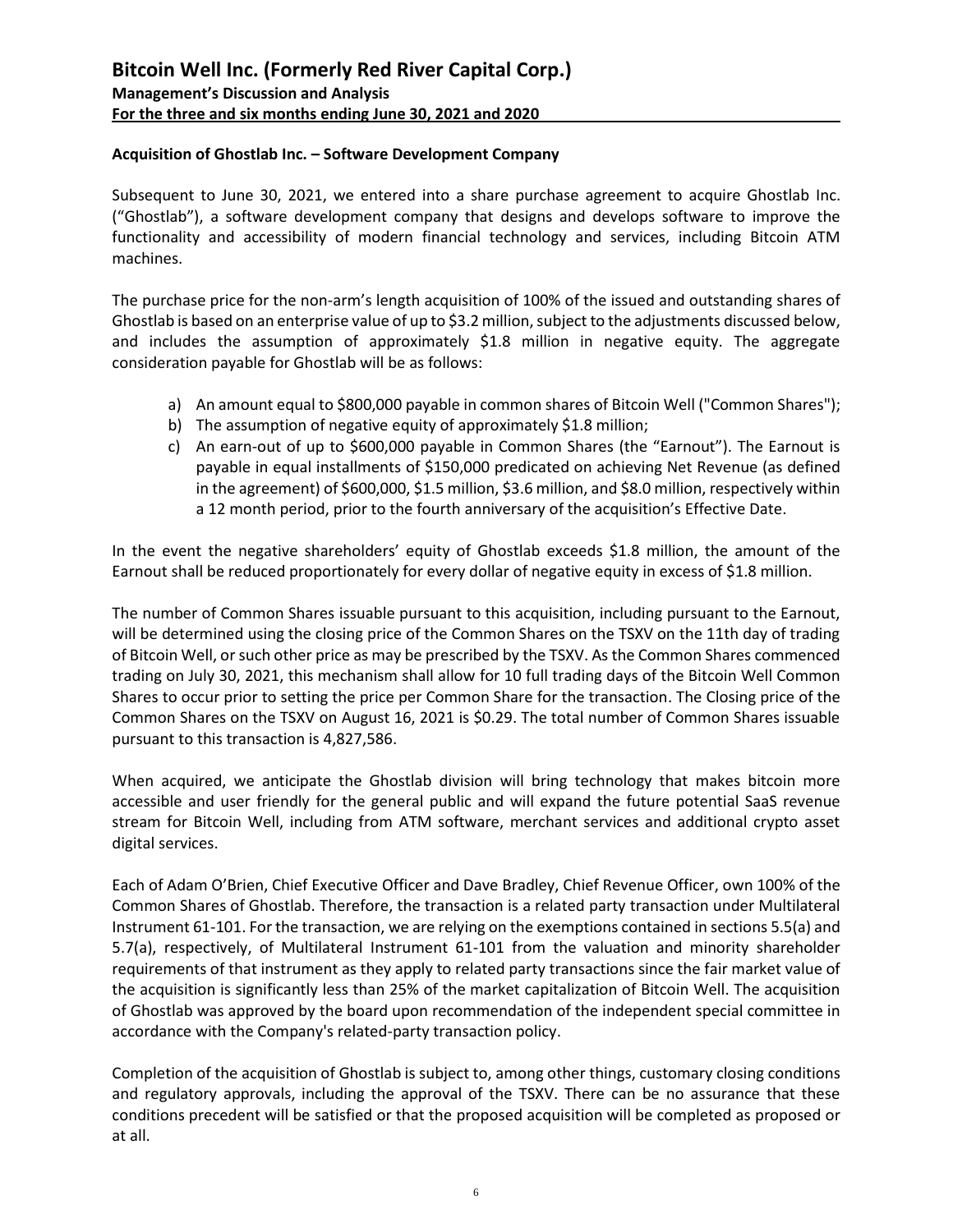### **KEY HIGHLIGHTS OF THE QUARTER**

### **Financial Metrics:**

- Revenue increased by over 405% to \$41.7 million in Q2 2021 over Q2 2020. In addition, revenue for the six months ended June 30, 2021 increased by over 378% to \$69.3 million compared to the six months ended June 30, 2020. The growth was due largely to an increase in active ATMs and an increase in over-the-counter ("OTC") and exchange sales. Included in Q2 2021 revenue was exchange sale transactions of \$22.0 million with one customer, which is not expected to reoccur at these levels in future periods. Normalized revenue with this \$22.0 million revenue removed was \$19.7 million, representing growth of 139% over Q2 2020.
- Our average revenue generated per machine in Q2 2021 was \$15,156 with an average transaction size per machine of \$921 (Q2 2020 - \$31,120 per machine and an average transaction size of \$814). The decrease from the prior year was due to a number of factors, including (i) access to certain machines being restricted due to COVID 19 related restrictions and (ii) implementation of new KYC regulations in June 2021. We plan to address the decrease in average revenues per machine by utilizing targeted advertising to lower performing machine locations as COVID 19 restrictions change.
- We generated Adjusted EBITDA of negative \$0.8 million in Q2 2021 compared to positive \$0.5 million in Q2 2020. Although our gross profit was consistent year-over-year, we incurred significantly higher operating expenses in Q2 2021 to support our growth initiatives for the coming year. On a year-to-date basis, Adjusted EBITDA was negative \$17 thousand for the six months ended June 30, 2021 compared to \$0.5 million in 2020.
- We reported net income of \$30 thousand for the quarter ended June 30, 2021, representing a decrease from net income of \$37 thousand in Q2 2020.

## **Operational Metrics:**

- In January 2021, we deemed our pilot program successful, in which we operated ghostATM (a cryptocurrency sales technology developed for multi-functional traditional ATM machines) in partnership with RapidCash ATM, one of Canada's largest independently owned ATM networks. The proven capability of this technology enables us to operate on additional multi-functional ATMs in Canada with little capital requirement. We note that ghostATM is a product developed by Ghostlab (see "Related Party Transactions") which we license. As of the date of this MD&A, we operate Ghostlab ATM software on 29 RapidCash machines, and 115 internally owned machines.
- We announced the development of a new corporate headquarters in the City of Edmonton. Our office will provide 35,000 square feet of collaborative workspace for Bitcoin Well to build community, inspire learning and innovation and be able to house our ongoing growth. Our headquarters will be a safe and inviting space for people to come and learn about bitcoin.
- In May 2021, we expanded our operations into the United Kingdom by acquiring AlphaVend, the second largest bitcoin ATM operator in the United Kingdom (see acquisition of Paradime Ltd above).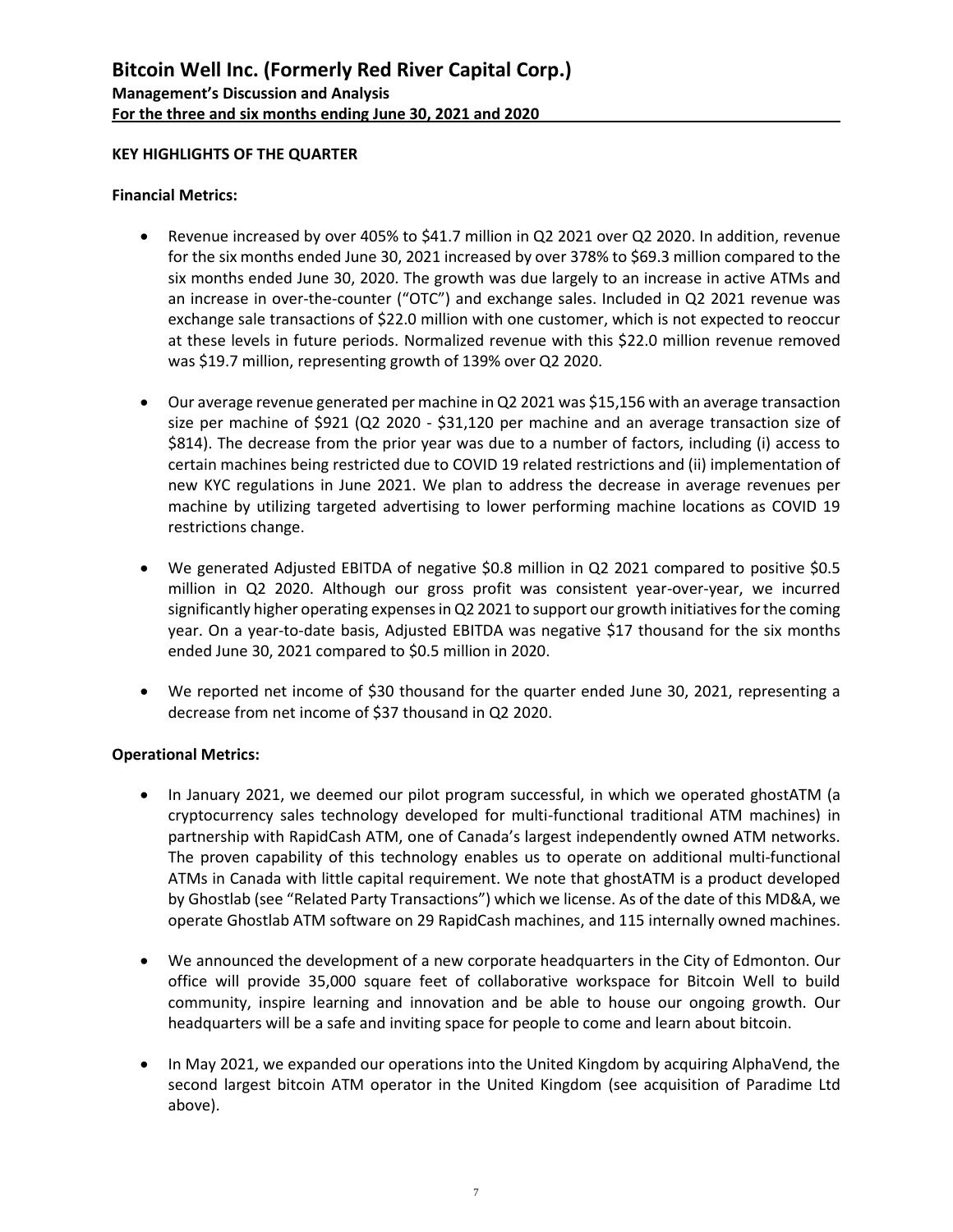- A total of 46 new ATMs were added to our fleet through Q2 2021, which contributed to a total of 141 machines installed across Canada and 28 machines installed in the United Kingdom, as of June 30, 2021. A total of 76 machines have been added to our fleet for the six months ended June 30, 2021.
- During Q2 2021, we made multiple investments in private companies which operate within the cryptocurrency industry. These private investments totaled \$136,000 in Q2 2021 and included:
	- $\circ$  A bitcoin mining company, that uses stranded energy to power its fleet of bitcoin miners, thus providing a more environmentally friendly way to mine bitcoin within Canada. We believe this investment will give us an inside look into the mining industry to better position ourselves to make strategic partnerships with other bitcoin miners as well as gain exposure to the bitcoin mining industry in passive form; and
	- o A Know-Your-Customer (KYC) company that uses cutting edge biometrics, artificial intelligence, and blockchain technology to provide world class identify verification. We expect to be able to leverage the partnership with this Company to create better streamlined, innovative solutions for our customers KYC onboarding process.
- Subsequent to June 30, 2021, we acquired all of the assets of Crypto Kiosk Inc. ("Crypto Kiosk"), a cryptocurrency ATM operator in northern Ontario. The assets acquired consisted of 11 cryptocurrency ATMs plus associated proprietary accounts and all social media and other digital representations. Total consideration for the acquisition was \$450,701, subject to certain adjustments. Of this consideration, \$81,126 was paid in cash at closing with the balance of \$369,575 to be paid as an earn-out over a 35-month period.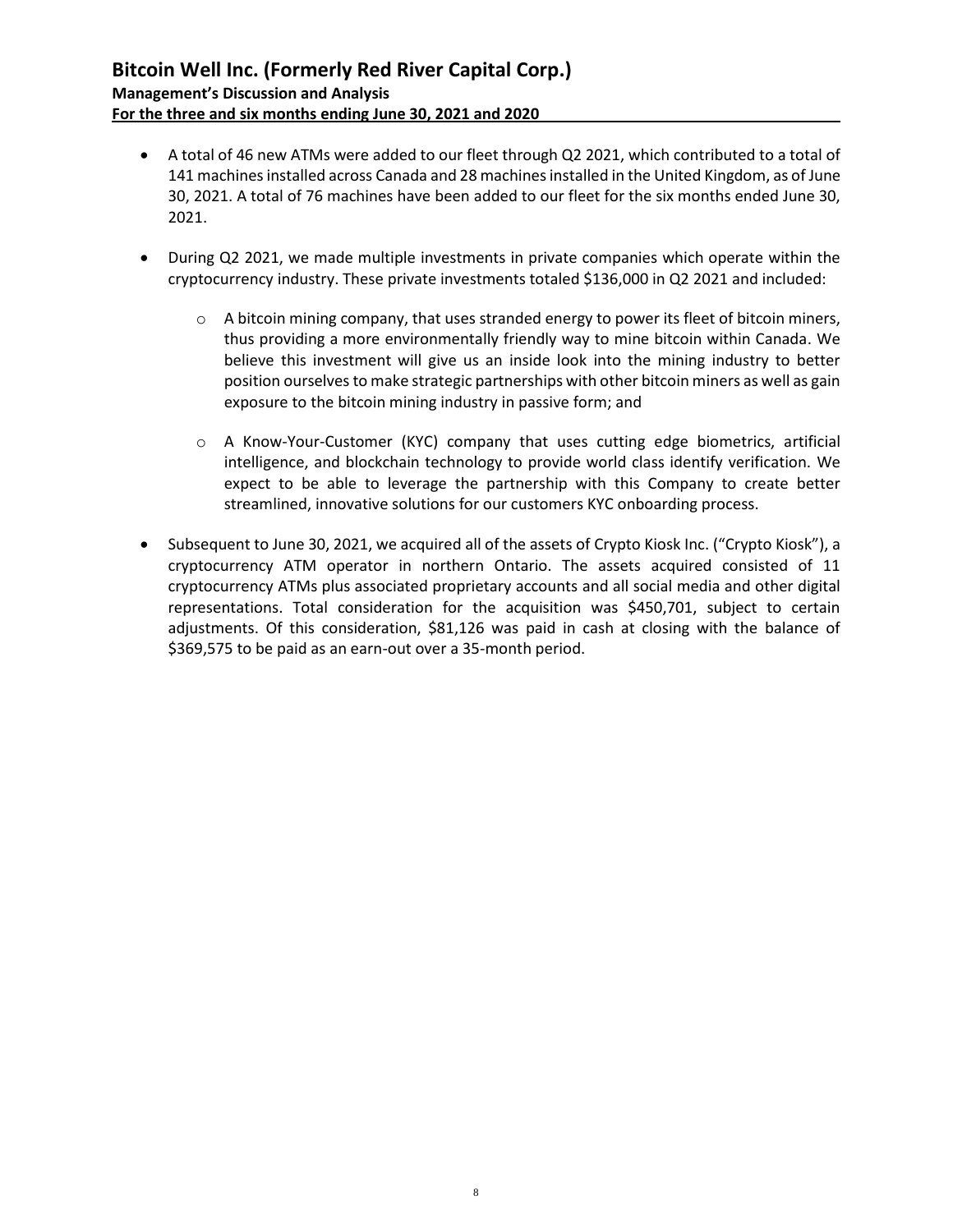**For the three and six months ending June 30, 2021 and 2020**

# **SELECTED FINANCIAL INFORMATION**

|                                               |    | For the three months ended |               |    | For the six months ended |  |                   |  |
|-----------------------------------------------|----|----------------------------|---------------|----|--------------------------|--|-------------------|--|
|                                               |    | June 30, 2021              | June 30, 2020 |    | June 30, 2021            |  | June 30, 2020     |  |
| Revenue                                       | \$ | 41,733,509 \$              | 8,267,887 \$  |    | 69,258,690 \$            |  | 14,489,332        |  |
| Cost of coins                                 |    | (40, 576, 682)             | (7, 128, 317) |    | (65, 798, 702)           |  | (12, 857, 625)    |  |
| <b>Gross profit</b>                           |    | 1,156,827                  | 1,139,570     |    | 3,459,988                |  | 1,631,707         |  |
| Gross profit margin                           |    | 3%                         | 14%           |    | 5%                       |  | 11%               |  |
| Operating expenses                            |    | (2,002,258)                | (598,001)     |    | (3,477,053)              |  | (1, 101, 989)     |  |
| Business acquisition and QT transaction costs |    | (466, 792)                 | (177, 335)    |    | (564, 363)               |  | (238, 556)        |  |
| Depreciation and accretion                    |    | (273,936)                  | (140, 914)    |    | (542, 405)               |  | (211, 855)        |  |
| <b>Net operating income (loss)</b>            | Ś  | $(1,586,159)$ \$           | 223,320\$     |    | $(1, 123, 833)$ \$       |  | 79,307            |  |
| Fair value change - cryptocurrency            |    | 3,312,599                  | (135, 414)    |    | (1,945,922)              |  | (135, 414)        |  |
| Gain (loss) on debt settlement                |    | 1,008                      | (13, 783)     |    | 5,983                    |  | (57, 145)         |  |
| Listing expense                               |    | (1, 476, 742)              |               |    | (1, 476, 742)            |  |                   |  |
| Share based compensation                      |    | (207, 279)                 |               |    | (282, 460)               |  |                   |  |
| Current income tax recovery                   |    | 109,178                    |               |    |                          |  |                   |  |
| Deferred income tax (expense) recovery        |    | (126, 440)                 |               |    | 478,290                  |  |                   |  |
| Other                                         |    | 3,904                      | (37, 537)     |    | 11,288                   |  | (32, 203)         |  |
| Net income (loss)                             | \$ | 30,069 \$                  | 36,586\$      |    | $(4,333,396)$ \$         |  | (145, 455)        |  |
| Listing expense                               |    | 1,476,742                  |               |    | 1,476,742                |  |                   |  |
| Business acquisition and QT transaction costs |    | 466,792                    | 177,335       |    | 564,363                  |  | 238,556           |  |
| Depreciation and accretion                    |    | 273,936                    | 140,914       |    | 542,405                  |  | 211,855           |  |
| Fair value change - cryptocurrency inventory  |    | (3,904)                    | 37,537        |    | (8,807)                  |  | 32,203            |  |
| Fair value change - cryptocurrency loans      |    | (3,312,599)                | 135,414       |    | 1,945,922                |  | 135,414           |  |
| Foreign exchange                              |    |                            |               |    | (2, 481)                 |  |                   |  |
| Income tax expense                            |    | 17,262                     |               |    | (478, 290)               |  |                   |  |
| Share based compensation                      |    | 207,279                    |               |    | 282,460                  |  |                   |  |
| (Gain) loss on debt settlement                |    | (1,008)                    | 13,783        |    | (5,983)                  |  | 57,145            |  |
| <b>Adjusted EBITDA</b>                        | \$ | $(845, 431)$ \$            | 541,569       | \$ | $(17,065)$ \$            |  | 529,718           |  |
| <b>Adjusted EBITDA Margin</b>                 |    | $-2.0%$                    | 6.6%          |    | 0.0%                     |  | 3.7%              |  |
|                                               |    |                            |               |    | June 30, 2021            |  | December 31, 2020 |  |
| As at<br>Cash                                 |    |                            | \$            |    | 9,464,607 \$             |  | 4,054,551         |  |
| Working capital                               |    |                            |               |    | 3,156,233                |  | (2,936,197)       |  |
| <b>Total assets</b>                           |    |                            |               |    | 27,516,860               |  | 12,124,150        |  |
| Shareholders' equity (deficit)                |    |                            |               |    | 8,232,167                |  | (872, 198)        |  |
| Long-term financial liabilities               |    |                            | \$            |    | 2,560,666 \$             |  | 207,207           |  |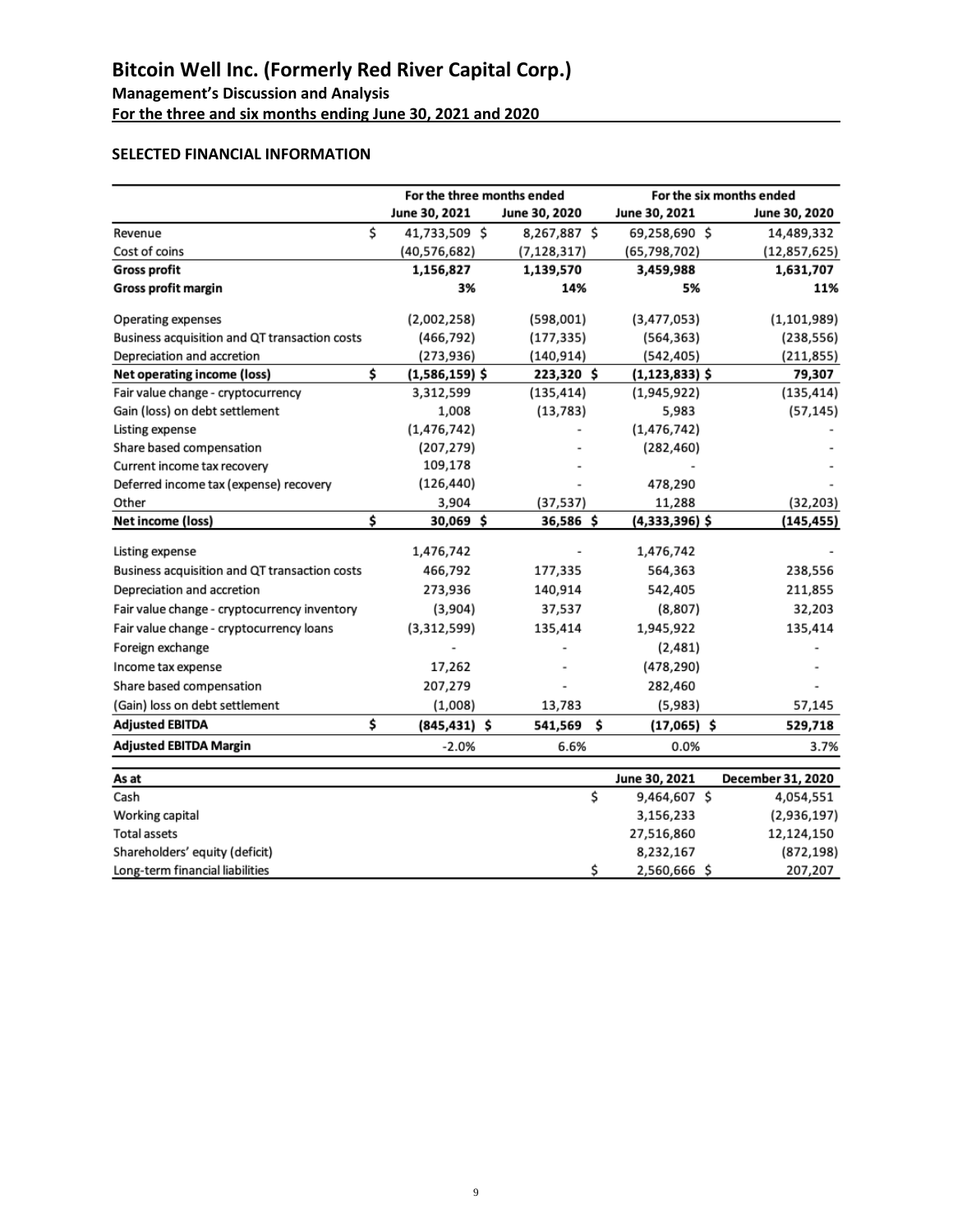## **RESULTS OF OPERATIONS FOR THE THREE MONTHS ENDED JUNE 30, 2021**

Revenue during Q2 2021 increased to \$41.7 million, compared to \$8.3 million in Q2 2020, representing a 405% increase. The significant increase in revenue resulted from deploying additional ATMs, as well as an increase in the amount of OTC and exchange transactions. Exchange sales reflect the revenue booked when customers sell us bitcoin at one price, and we are able to sell that bitcoin to cryptocurrency exchanges at a higher price, which demonstrates the success of our OTC growth strategy. We generated revenue through sales to cryptocurrency exchanges of \$31.9 million (Q2 2020 - \$1.1 million), of which \$22.0 million was with one customer that is not expected to reoccur in future periods. Normalized revenue with this \$22.0 million revenue removed was \$19.7 million, representing growth of 139% over Q2 2020. OTC and exchange sales typically represent larger transactions at a lower fee, compared to ATM sales transactions.

The above change in sales mix resulted in a relatively stable gross profit in Q2 2021 of \$1.2 million, compared to \$1.1 million in Q2 2020. In addition, in Q1 2021, we strategically revised our internal asset holding targets, resulting in relatively less bitcoin being held as inventory compared to Q2 2020. However, because of the high level of inventory we previously held, we experienced a higher than normal gross profit margin in the comparative quarter ended June 30, 2020 due to an upward movement in bitcoin price during that quarter. The impact to our gross margins of bitcoin price movements has largely been eliminated beginning in Q1 2021 and onward as we now only hold only enough bitcoin in inventory as is required to facilitate an operating cycle.

Total operational expenses were \$2.7 million in Q2 2021 compared to \$0.9 million in Q2 2020. The increased operating expenses related primarily to an increased headcount, as well as professional fees and other costs incurred related to our public listing process and business acquisitions. Our headcount grew to 30 in Q2 2021, compared to 7 in Q2 2020, resulting in a cost of \$0.7 million in Q2 2021 (Q2 2020 \$0.1 million). Incurring these investments will allow us to accelerate our growth initiatives over the coming year as we work to significantly grow our ATM network, add OTC locations and pursue business acquisition opportunities.

Our operating expenses also included \$0.3 million (Q2 2020 - \$0.1 million) related to capital asset depreciation and interest accretion and \$0.5 million (Q2 2020 - \$0.2 million) related to legal fees for our public listing process and business acquisitions.

Non-operating costs in Q2 2021 included a gain on the revaluation of the cryptocurrency loans in the amount of \$3.3 million (Q2 2020 - \$0.1 million loss) that resulted from a decrease in the value of Bitcoin during the quarter. IFRS requires that we revalue our cryptocurrency loans at fair value at the end of each reporting period with the change recognized in the Statement of Income and Comprehensive Income. While this mark-to-market accounting treatment recognizes the unrealized gain or loss at a specific moment in time, it does not reflect a realized gain or loss.

Conversely, we also revalue our digital assets at fair value at the end of each reporting period with increases in value recognized in other comprehensive income. During the three months June 30, 2021, we recognized a revaluation loss on digital assets, net of tax, of \$3.9 million. This loss also related to the decrease in the value of bitcoin during the quarter. However, unlike the gain on revaluation of the cryptocurrency loans, which is recognized in profit or loss, the loss on revaluation of our digital assets was recognized outside profit or loss in other comprehensive income, up to the amount of gains previously recorded in other comprehensive income.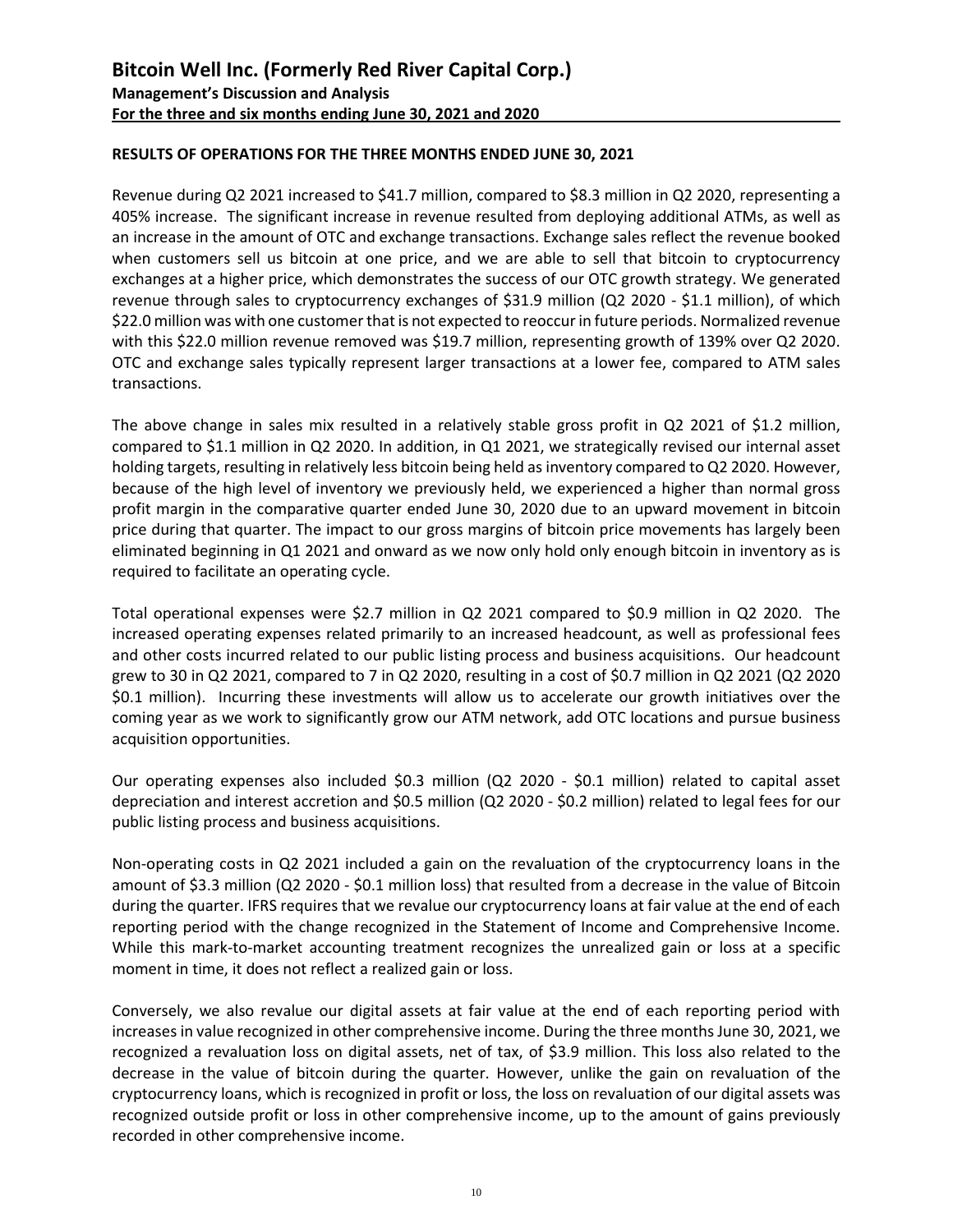As a result, changes in the unrealized value of our cryptocurrency loans and digital assets may result in significant swings in net income (loss) which are not indicative of the underlying operational performance of the business. Non-operating costs in Q2 2021 also included a non-recurring listing expense of \$1.5 million related to the QT reverse-takeover transaction. As a result, we present Adjusted EBITDA to exclude the variability caused by the revaluations.

We generated Adjusted EBITDA of negative \$0.8 million in Q2 2021 compared to positive \$0.5 million in Q2 2020. Although our gross profit was consistent year-over-year, we incurred significantly higher operating expenses in Q2 2021 to support our growth initiatives for the coming year. This included significant investments in additional personnel to further grow our ATM network and OTC locations as well as higher professional fees and other related costs to pursue both organic growth opportunities and business acquisitions.

We reported net income of \$30 thousand for the quarter ended June 30, 2021, representing a decrease from net income of \$37 thousand in Q2 2020. The consistency in net income is primarily due to the recognition of a listing expense of \$1.5 million and higher operating expenses during the quarter, offset by an unrealized gain on revaluation of cryptocurrency loans in the amount of \$3.3 million.

## **RESULTS OF OPERATIONS FOR THE SIX MONTHS ENDED JUNE 30, 2021**

Revenue during the six months ended June 30, 2020 increased to \$69.3 million, compared to \$14.5 million in 2020, representing a 378% increase. Gross profit also increased to \$3.5 million from \$1.6 million in 2020 due to the higher revenue. The significant increase in revenue resulted from deploying additional ATMs and an increase in the amount of OTC and exchange transactions.

Total operational expenses were \$4.6 million in the first half of 2021 compared to \$1.6 million in 2020. The increased operating expenses related primarily to an increased headcount, as well as professional fees and other costs incurred related to our public listing process and business acquisitions. Our operating expenses also included \$0.5 million (2020 - \$0.2 million) related to capital asset depreciation and interest accretion and \$0.5 million (2020 - \$0.2 million) related to legal fees for our public listing process and business acquisitions.

Non-operating costs in the six months ended June 30, 2021 included a loss on the revaluation of cryptocurrency loans in the amount of \$1.9 million (2020 - \$0.1 million). Conversely, we recognized a revaluation gain on digital assets, net of tax, of \$2.5 million within other comprehensive income. Both of these revaluation adjustments resulted from an increase in the value of bitcoin during the six-month period. However, unlike the loss on revaluation of the cryptocurrency loans, which is recognized in profit or loss, the gain on revaluation of our digital assets was recognized outside profit or loss in other comprehensive income.

On a year-to-date basis, Adjusted EBITDA was negative \$17 thousand for the six months ended June 30, 2021, reflecting a decline from adjusted EBITDA of \$0.5 million in 2020. Higher revenue and gross profit year-to-date in 2021 was offset by higher operating expenses.

We reported a net loss of \$4.3 million for the six months ended June 30, 2021, representing a significant decline from the net loss of \$0.1 million in 2020. The decrease was primarily due to the recognition of an unrealized loss on revaluation of cryptocurrency loans in the amount of \$1.9 million and a listing expense of \$1.5 million during the six months ended June 30, 2021.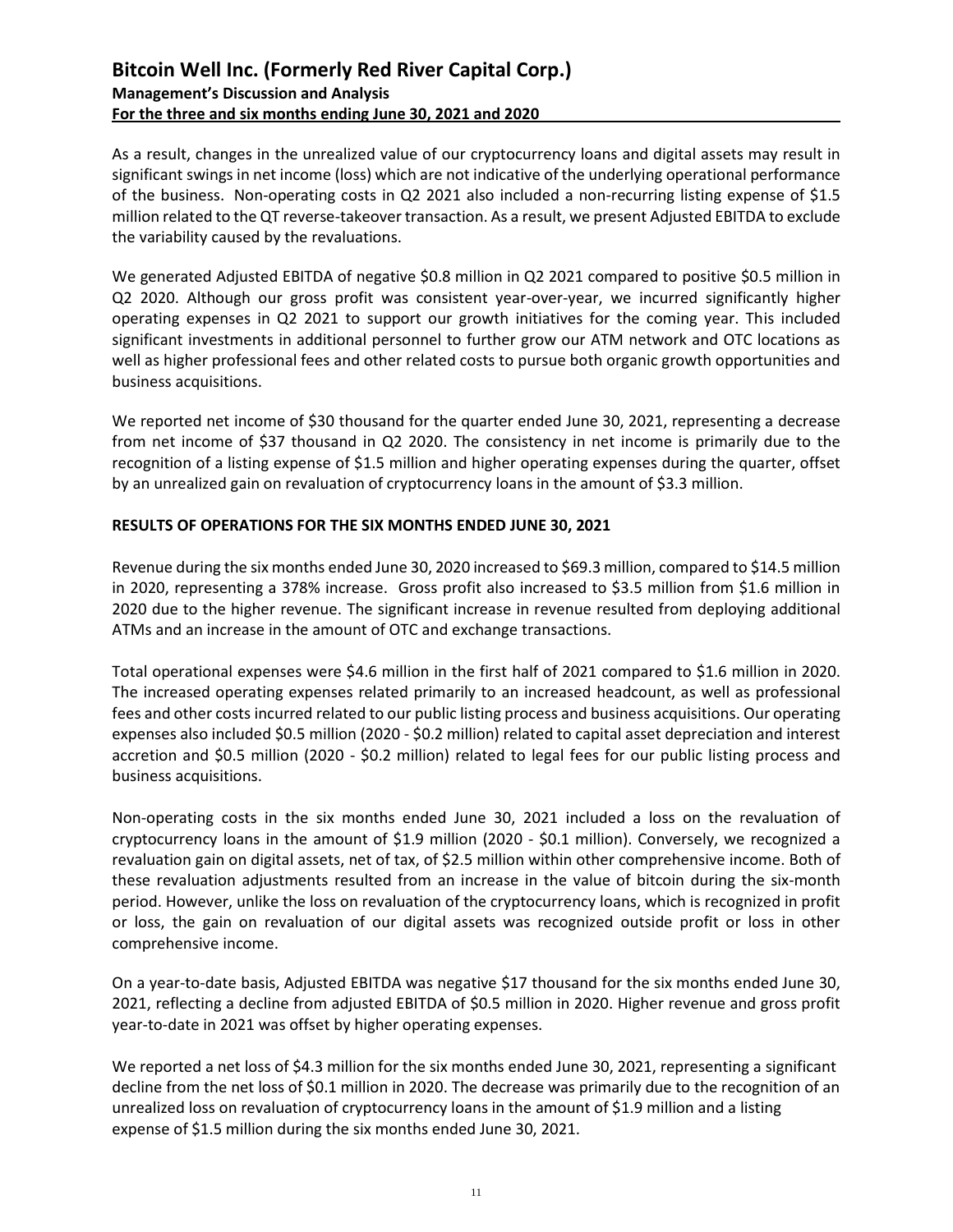**For the three and six months ending June 30, 2021 and 2020**

## **SUMMARY OF QUARTERLY RESULTS**

| $2019 - Q3$      |     | 2019 - Q4    |      | 2020 - Q1    |    | 2020 - Q2     |
|------------------|-----|--------------|------|--------------|----|---------------|
| \$<br>3,787,122  | \$  | 4,336,697    | \$   | 6,221,445    | \$ | 8,267,887     |
| (3,506,733)      |     | (3,683,521)  |      | (5,729,308)  |    | (7, 128, 317) |
| 280,389          |     | 653,176      |      | 492,137      |    | 1,139,570     |
| (301, 460)       |     | (755, 818)   |      | (674, 178)   |    | (1, 102, 984) |
| (21,071)         |     | (102, 642)   |      | (182, 041)   |    | 36,586        |
| \$<br>(211)      | \$  | (115)        | \$   | (0.00)       | \$ | 0.00          |
| \$<br>(211)      | \$  | (115)        | \$   | (0.00)       | Ś  | 0.00          |
|                  |     |              |      |              |    |               |
| 892              |     | 892          |      | 111,010,900  |    | 115,146,708   |
| 892              |     | 892          |      | 111,010,900  |    | 115,146,708   |
|                  |     |              |      |              |    |               |
|                  |     |              |      |              |    |               |
| $2020 - Q3$      |     | 2020 - Q4    |      | 2021 - Q1    |    | $2021 - Q2$   |
| \$<br>14,615,607 | \$  | 22,865,643   | \$   | 27,525,181   | \$ | 41,733,509    |
| (12,789,565)     |     | (19,030,673) |      | (25,222,020) |    | (40,576,682)  |
| 1,826,042        |     | 3,834,970    |      | 2,303,161    |    | 1,156,827     |
| (2,583,155)      |     | (5,675,421)  |      | (6,666,626)  |    | (1, 126, 758) |
| (757, 113)       |     | (1,840,451)  |      | (4,363,465)  |    | 30,069        |
| \$<br>(0.01)     | -\$ | (0.02)       | - \$ | $(0.04)$ \$  |    | 0.00          |
| (0.01)           |     | (0.02)       |      | (0.04)       |    | 0.00          |
|                  |     |              |      |              |    |               |
| 116,775,700      |     | 116,775,700  |      | 116,981,990  |    | 131,029,537   |
|                  |     |              |      |              |    |               |

Revenue in Q2 2021 increased by 52% to \$41.7 million from \$27.5 million in the previous quarter ended March 31, 2021 due to significantly higher OTC and exchange sales. Likewise, with the significant expansion of our business over the past two years, we have seen continuous growth in revenue over the past eight operating quarters.

Gross profit in Q2 2021 declined to \$1.1 million from \$2.3 million in the previous quarter ended March 31, 2021. A significant change in sales mix towards OTC and exchange sales from ATM revenue caused the decline. OTC and exchange sales typically represent larger transactions at a lower fee than ATM related sale transactions.

Net income for the three months ended June 30, 2021 increased to \$30 thousand from a \$4.4 million loss in Q1 2021. In Q2 2021, we recognized an unrealized gain on revaluation of cryptocurrency loans in the amount of \$3.3 million due to a decline in the value of bitcoin over the past three months. Conversely, in Q1 2021, we reported an unrealized loss on revaluation of cryptocurrency loans of \$5.3 million.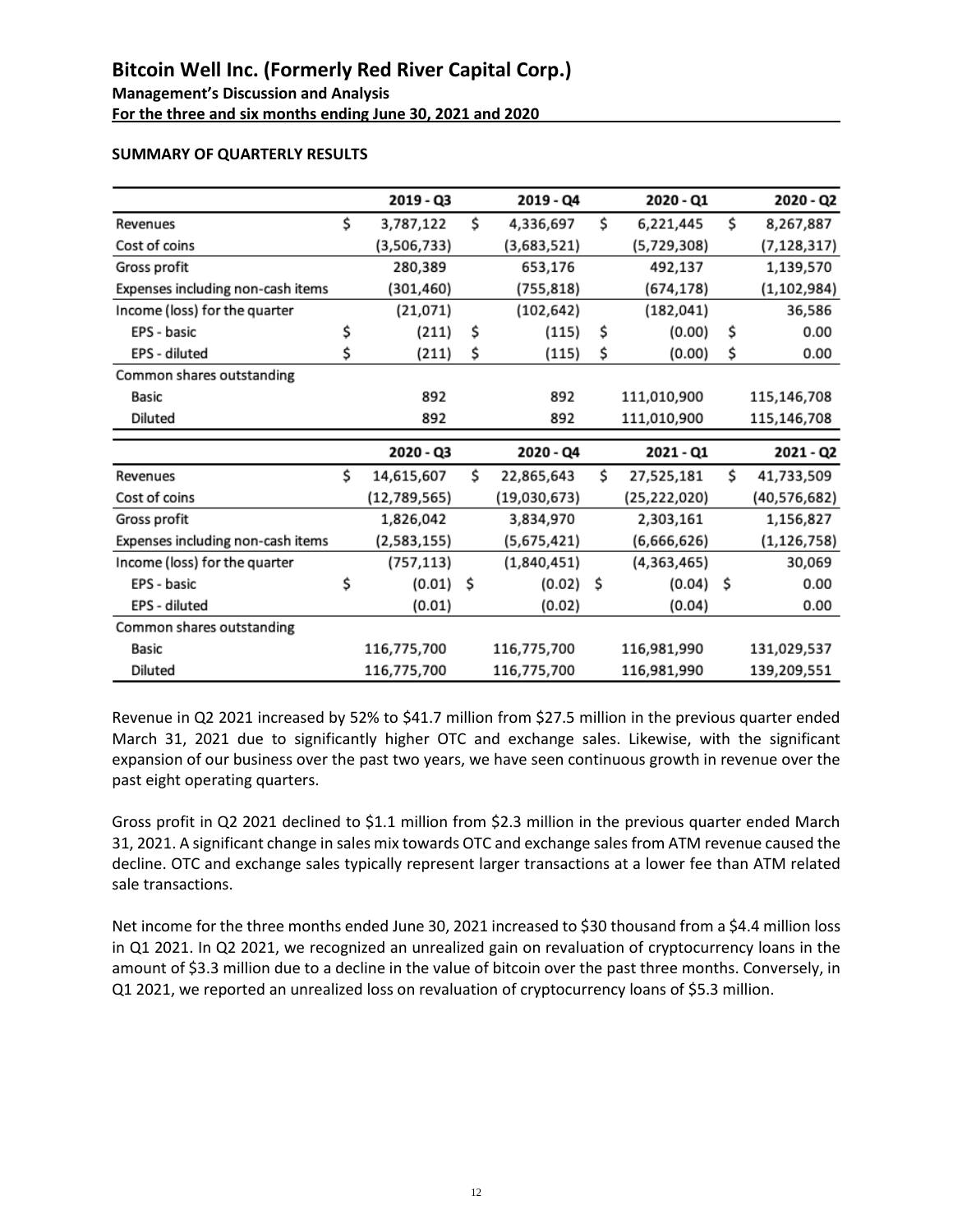## **LIQUIDITY & CAPITAL RESOURCES**

We define the capital that we manage as our shareholders' equity, loans payable – cryptocurrency and line of credit. Our objectives when managing capital are:

- Maintaining healthy liquidity reserves and access to capital.
- Ensuring sufficient liquidity to support our corporate and administrative functions as well as being able to execute on strategic initiatives.
- Minimizing the impact of the current market and economic conditions through active capital management.

We manage our capital structure in a manner that provides sufficient funding for operational and capital expenditure activities. Funds are secured, when necessary, through debt funding or equity capital raised by means of private placements. However, there can be no assurances that we will be able to obtain debt or equity capital in the future.

Cash increased to \$9.5 million as at June 30, 2021 from \$4.1 million at December 31, 2020. In addition, we had a working capital surplus of \$3.2 million at June 30, 2021 compared to a working capital deficit of \$2.9 million at December 31, 2020. The significant improvements in our cash and working capital positions were primarily due to the equity financing we completed in June 2021 for gross proceeds of \$7.0 million.

Our ability to continue as a going concern and realize our assets and discharge our liabilities in the normal course of business is dependent upon maintaining a positive level of cash and working capital as well as keeping our cryptocurrency loans in good standing. A portion our cryptocurrency loans are from a company controlled by Adam O'Brien, the Chief Executive Officer of the Company, and the risk of the Company defaulting on the loan, or the loan being called by the creditor, are remote.

There are various risks and uncertainties affecting our operations including, but not limited to, the liquidity of bitcoin and other cryptocurrencies, our ability to keep our digital assets and physical machine assets secure, and our ability to maintain the host relationships required to execute our business plan. These risk factor could negatively impact our financial condition and liquidity in the future.

Our strategy to mitigate these risks and uncertainties is to execute a business plan with a focus on operational excellence, positive customer experience, revenue growth through additional partnerships, monitoring and adjusting sales margins to optimize competitiveness, managing operating expenses and working capital requirements, and securing additional means of financing for operations and inventory, as needed. However, given the limitations embedded within the financial markets, it may be difficult to raise traditional financing when needed. We have structured host location contracts extending up to 12 months into the future, which supports our ability to execute the business plan required to maintain adequate cash flows.

The prices of most cryptocurrencies are expected to remain volatile, due to continued speculation, conflicting media coverage, potential regulatory actions, and lawsuits against industry participants. This gives the Company and our investors exposure to the transactional side of the industry, which provides stability against any volatile swings of cryptocurrency. This has proved advantageous to the Company, as volatility can lead to increased speculative buying and selling of cryptocurrencies which provides us with additional revenue opportunities. We are non-custodial in that all inventory held is owned by the Company, and once bitcoin and other cryptocurrencies are sold to the consumer, we immediately transfer ownership of those bitcoin or other cryptocurrencies to the consumer.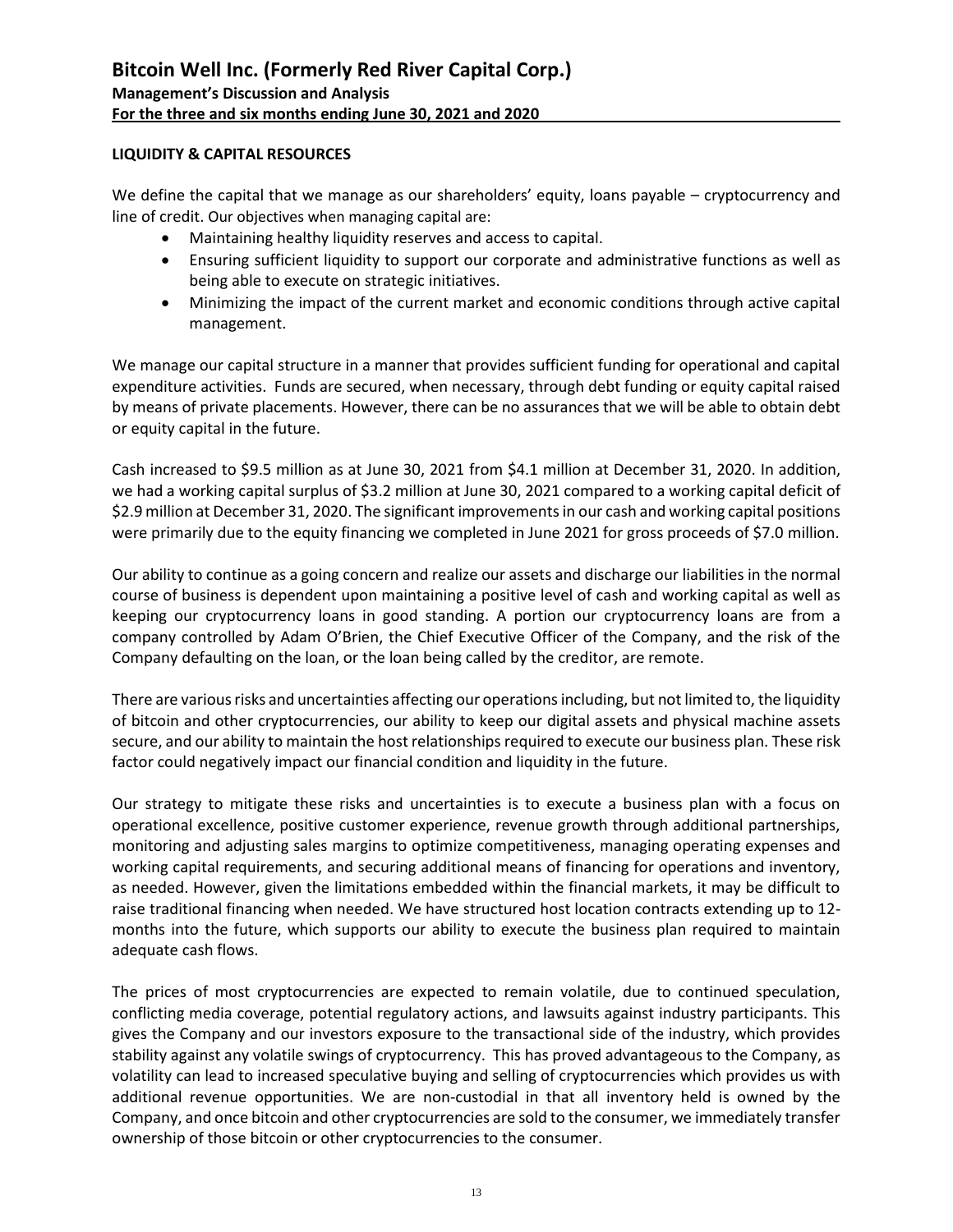### **OFF-BALANCE SHEET ARRANGEMENTS**

We have not entered into any off-balance sheet arrangements.

#### **RELATED PARTY TRANSACTIONS**

Our related party transactions include:

- As at June 30, 2021, we had loans payable cryptocurrency valued at \$2,389,110 outstanding with the Chief Executive Officer of the Company.
- As at June 30, 2021, we had a \$750,000 shareholder loan due to the Chief Executive Officer of the Company, that is convertible into common shares of the Company, at the option of the Chief Executive Officer.
- We have entered into a Software License Agreement with Ghostlab Inc. ("Ghostlab") that provides for support and licensing fees as well as the payment of expenses on behalf of Ghostlab. Ghostlab is a related company controlled by the Chief Executive Officer and Chief Revenue Officer of the Company. The Company also prepaid Ghostlab for certain software licensing fees, that are essential to the growth of the Company's ecosystem of bitcoin-related products.

Further details of all these related party transactions, and their financial impact is provided in the Financial Statements.

#### **FINANCIAL INSTRUMENTS AND OTHER INSTRUMENTS**

Unless otherwise noted, it is management's opinion that we are not exposed to significant interest rate, currency or credit risks arising from the financial instruments. The fair values of all of the financial instruments approximate their carrying values due to the relatively short-term maturity of these instruments, except for the loans denominated in cryptocurrency, which are revalued at their fair value using the market rate using CoinMarketCap.com. Refer to Note 15 of our unaudited condensed consolidated interim financial statements for the three and six months ended June 30, 2021 for further information on the Company's financial instruments.

#### **RISK MANAGEMENT**

We may be exposed to risks of varying degrees of significance which could affect our ability to achieve our strategic objectives. The main objectives of our risk management processes are to ensure that risks are properly identified and that the capital base is adequate in relation to those risks. The principal risks to which we are exposed are described below.

#### **a) Credit Risk**

Credit risk is the risk that a counterparty will be unable to pay any amounts owed to the Company. Financial instruments that potentially subject us to a concentration of credit risk consist primarily of cash and related party receivables. We limit our exposure to credit loss by placing our cash with high credit quality financial institutions. The related party receivable is from a corporation who is heavily integrated in the business and is controlled by the Chief Executive Officer of the Company, as such, management's assessment of our exposure to credit risk is low.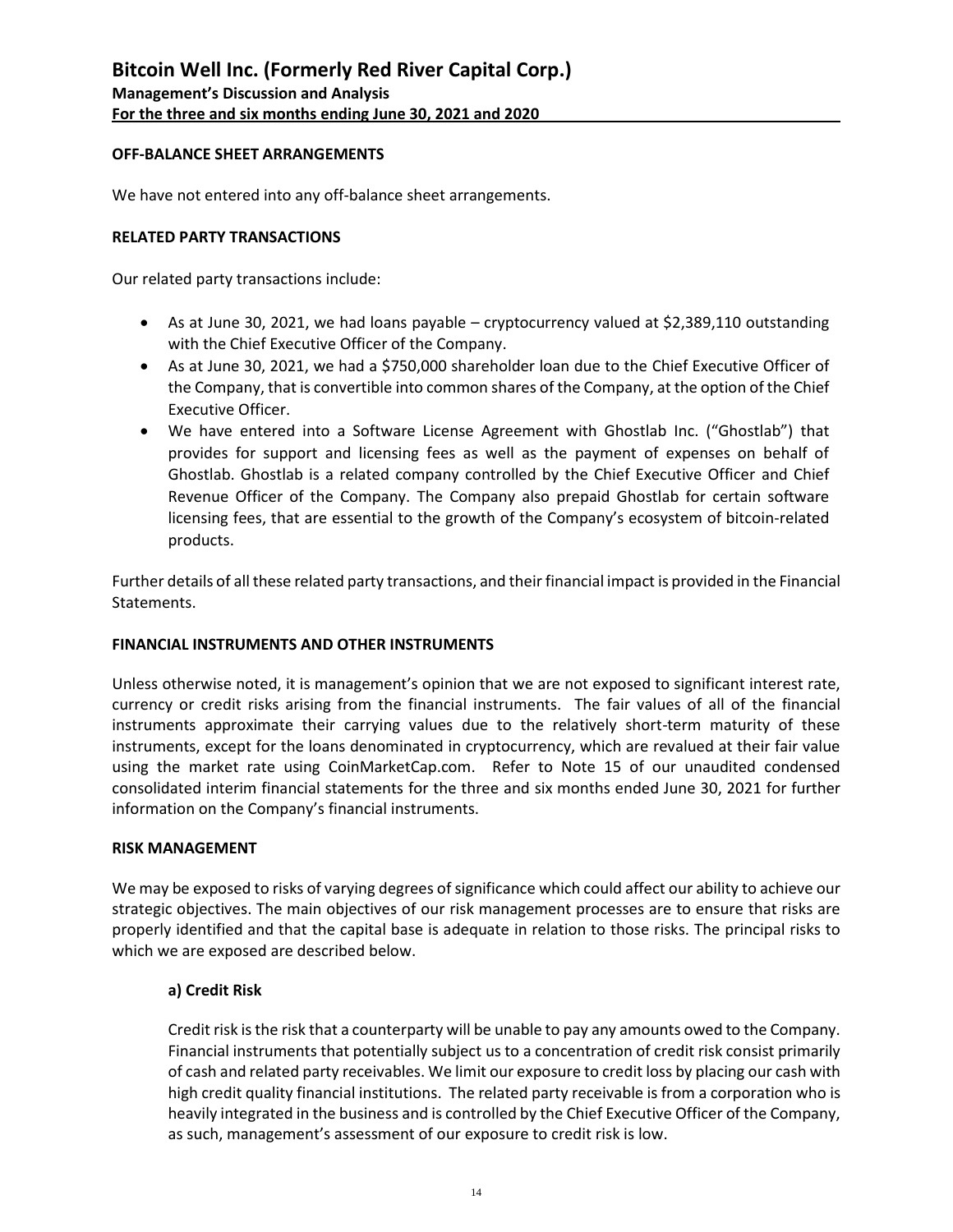In order to protect our shareholders, we do not hold our bitcoin assets with any counterparty, as to avoid any counter-party risk. Instead, we have implemented rigorous levels of internal controls to ensure the safety and security of our digital assets, including but not limited to multi-signature wallets, the use of cold storage wallets, and signing authority limitations.

## **b) Liquidity Risk**

Liquidity risk is the risk that we are not able to meet our financial obligations as they fall due. Specific liquidity risk is discussed in the Financial Statements.

# **c) Market Risk**

Market risk incorporates a range of risks. Movements in risk factors, such as market price risk and currency risk affect the fair values of financial assets and liabilities. Specific market risk is discussed in the Financial Statements.

# **DISCLOSURE OF OUTSTANDING SHARE DATA**

## **Common Shares**

As of the date of this MD&A, Bitcoin Well has issued and outstanding 162,879,500 common shares. In addition, the company had the following securities potentially convertible into common shares:

- i) 5,621,042 stock options to purchase common shares;
- ii) 14,569,000 Warrants to purchase common shares at an exercise price of \$0.375 per share;
- iii) 1,960,000 agent options to acquire Units of the company at an exercise price of \$0.25 per share. Each Unit entitles the holder thereof to receive, without payment of any additional consideration or further action on the part of the holder, one common share of the Company and one half of one Warrant; and
- iv) a shareholder loan of \$750,000, which is convertible into 6,250,000 common shares.

## **RISK FACTORS**

Our business, operating results and financial condition could be adversely affected by any of the risks outlined and discussed in the Financial Statements and this MD&A.

## **COMPETITION**

We are exposed to the risk of increased competition in the bitcoin ATM industry. We have addressed this risk by developing proprietary software for our ATMs, which operationally set them apart from our competitors, offering a superior customer experience, as well as partnering and contracting with top-tier hosts to place ATMs in the best possible locations, with exclusivity terms.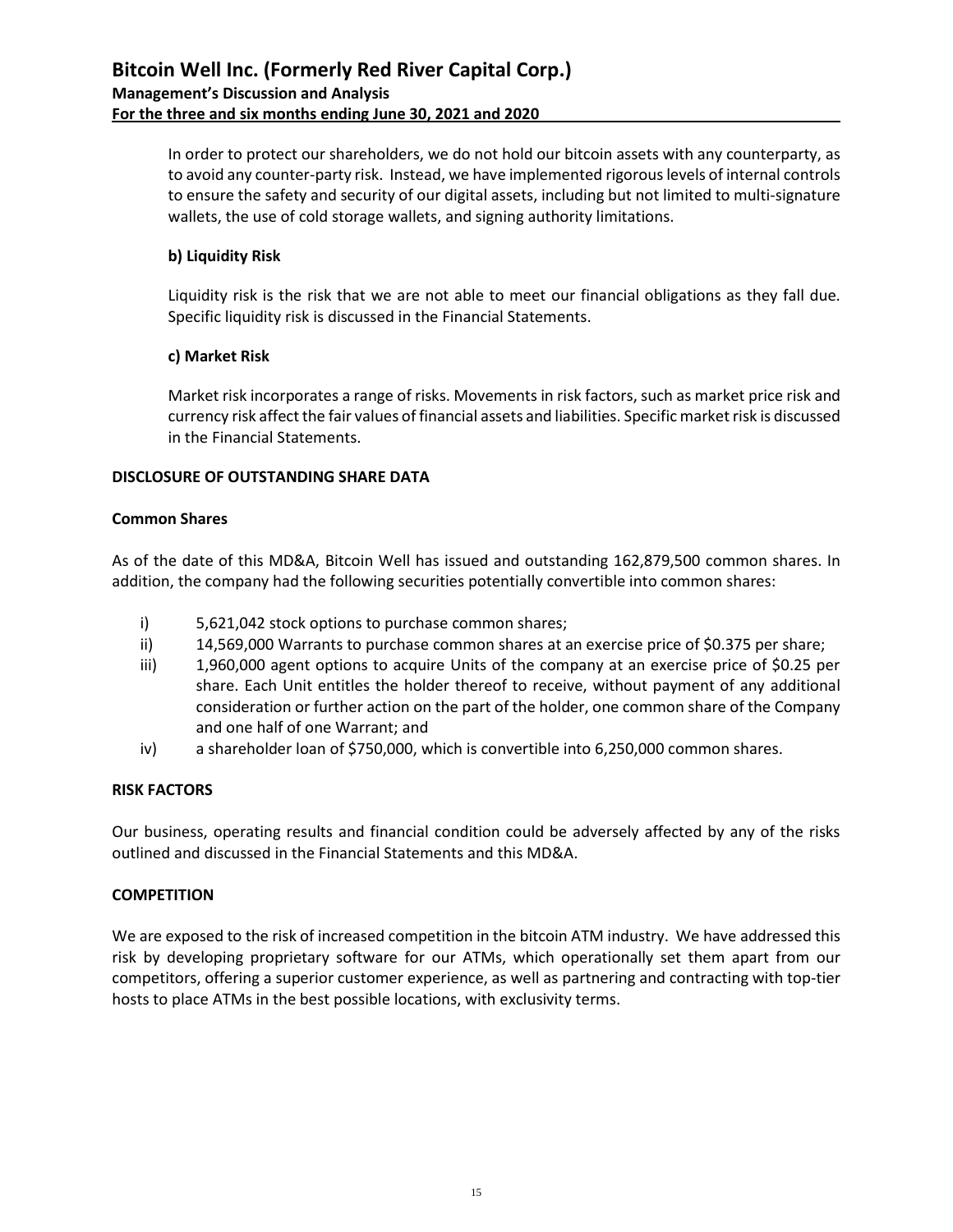The regulatory environment in which we operate is always changing and presents new challenges. We have established ourself as a leader in regulatory understanding and compliance, and through our strategic partnerships with industry leading compliance and regulatory experts, we understand the regulatory landscape and the expected changes to the playing field. This proactive approach allows us to plan ahead and adapt our service offerings accordingly. Having invested time and resources in understanding this risk has allowed us to operate at a significant advantage over any of the competition in the bitcoin ATM industry.

## **ADDITIONAL FUNDING REQUIREMENTS**

Further expansion of our business in Canada and internationally will require additional capital, and the ongoing costs of operations may not generate positive cash flow for the near or long term. Although we believe we have adequate funds to operate for the foreseeable future, there is no assurance that we will be successful in obtaining the required financing for these or other purposes, including for general working capital. Our ability to secure any required financing to sustain operations will depend in part upon prevailing capital market conditions and business success. There can be no assurance that we will be successful in our efforts to secure any additional financing or additional financing on terms satisfactory to management. If additional financing is raised by issuance of additional shares from treasury, control may change, and shareholders may suffer dilution. If adequate funds are not available, or are not available on acceptable terms, we may be required to scale back our current business plan or cease operating.

### **MARKET RISK FOR SECURITIES**

The market price for our common shares may be subject to wide fluctuations. Factors such as government regulation, cryptocurrency price fluctuations, share price movements of peer companies and competitors, as well as overall market movements, may have a significant impact on the market price of our securities. The stock market has, from time to time, experienced extreme price and volume fluctuations, which have often been unrelated to the operating performance of particular companies. There also can be no assurance that an active trading market for our common shares will be sustained in the future.

## **BITCOIN AND CRYPTOCURRENCY INDUSTRY**

The further development and acceptance of the bitcoin and other cryptocurrency industry is subject to a variety of factors that are difficult to anticipate and evaluate. The use of bitcoin and other cryptocurrencies to buy and sell goods and services, among other things, is a new and rapidly evolving industry. Although it is widely predicted that bitcoin and other cryptocurrencies will become a leading means of digital payment, it cannot be assured that this will in fact occur. Any slowing or stopping of the development in the acceptance of bitcoin and other cryptocurrencies may adversely affect an investment in us. For a number of reasons, including for example the lack of recognized security technologies, inefficient processing of payment transactions, problems in the handling of warranty claims, limited userfriendliness, inconsistent quality, and lack of clear universally applicable regulation as well as uncertainties regarding proprietary rights and other legal issues, bitcoin and other cryptocurrency activities may in fact prove in the long run to be an unprofitable means for businesses. Factors affecting the further development of the bitcoin and other cryptocurrency industry include: (i) continued worldwide growth in the adoption and use of bitcoin and other cryptocurrencies; (ii) government and quasi-government regulation of bitcoin and other cryptocurrencies and their use, or restrictions on or regulation of access to and operation of bitcoin and other cryptocurrency systems; (iii) changes in consumer demographics and public tastes and preferences; (iv) the availability and popularity of other forms or methods of buying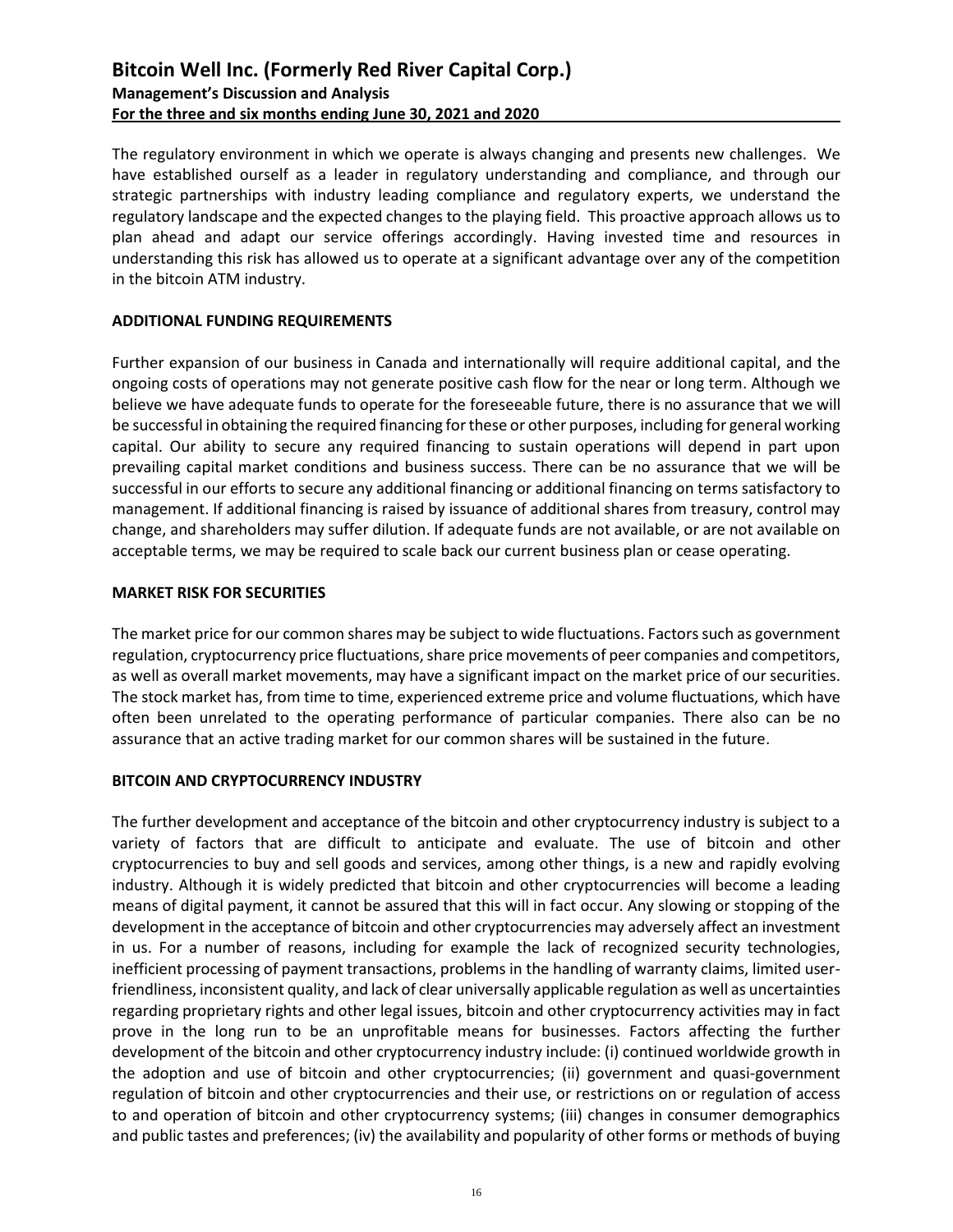and selling goods and services; and (v) the regulatory environment and general economic conditions and the regulatory environment related to bitcoin and other cryptocurrencies. A decline in the popularity or acceptance of bitcoin and other cryptocurrencies would harm our business.

## **SUBJECTION TO REGULATORY ACTIONS OR CHANGES**

As cryptocurrencies have grown in both popularity and market size, governments around the world have reacted differently to bitcoin and other cryptocurrencies, with certain governments deeming them illegal while others have allowed their use and trade. Ongoing and future regulatory actions may alter, perhaps to a materially adverse extent, our ability to continue to operate. The effect of any future regulatory change on the ability to buy and sell bitcoin and other cryptocurrencies is impossible to predict, but such change could be substantial and have a material adverse effect on us.

Governments may in the future take regulatory actions that prohibit or severely restrict the right to acquire, own, hold, sell, use or trade bitcoin or other cryptocurrencies or to exchange cryptocurrencies for fiat currency. By extension, similar actions by other governments, may result in the restriction of the acquisition, ownership, holding, selling, use or trading in our common shares. Such a restriction could result in us having to liquidate our cryptocurrency inventory at unfavorable prices and may adversely affect our shareholders.

### **IMPACT OF BITCOIN AND OTHER CRYPTOCURRENCY VALUE MAY AFFECT OPERATIONS**

The markets for bitcoin and other cryptocurrencies have experienced much larger fluctuations than other markets, and there can be no assurances that erratic swings in price will slow in the future. In the event that the price of bitcoin or other cryptocurrencies declines, the value of an investment in us will likely decline. Several factors may affect the price and volatility of bitcoin and other cryptocurrencies including, but not limited to: (i) global bitcoin and other cryptocurrency demand, depending on the acceptance of bitcoin and/or other cryptocurrencies by retail merchants and commercial businesses; (ii) the perception that the use and holding of bitcoin or other cryptocurrencies is safe and secure, and the related lack of or inconsistency in regulatory restrictions, particularly across various jurisdictions; (iii) conversely, heightened regulatory measures restricting the use of bitcoin and/or other cryptocurrencies as a form of payment or the purchase of bitcoin and/or other cryptocurrencies; (iv) investor's expectations with respect to the rate of inflation; (v) interest rates; (vi) currency exchange rates, including exchange rates between various cryptocurrencies and fiat currency; (vii) fiat currency withdrawal and deposit policies on cryptocurrency exchanges and liquidity on such cryptocurrency exchanges; (viii) interruption of services or failures of major cryptocurrency exchanges; (ix) general governmental monetary policies, including trade restrictions, and currency revaluations; (x) global or regional political, economic or financial events and situations, including increased threat of terrorist activities; and/or (xi) self-fulfilling expectations of changes in the bitcoin and/or other cryptocurrency market. As well, momentum pricing is typically associated with assets whose valuation, as determined by the investing public, accounts for anticipated future appreciation in value. Momentum pricing of bitcoin or other cryptocurrencies may result in speculation regarding future appreciation in their value. As a result, changing investor confidence could adversely affect an investment in us.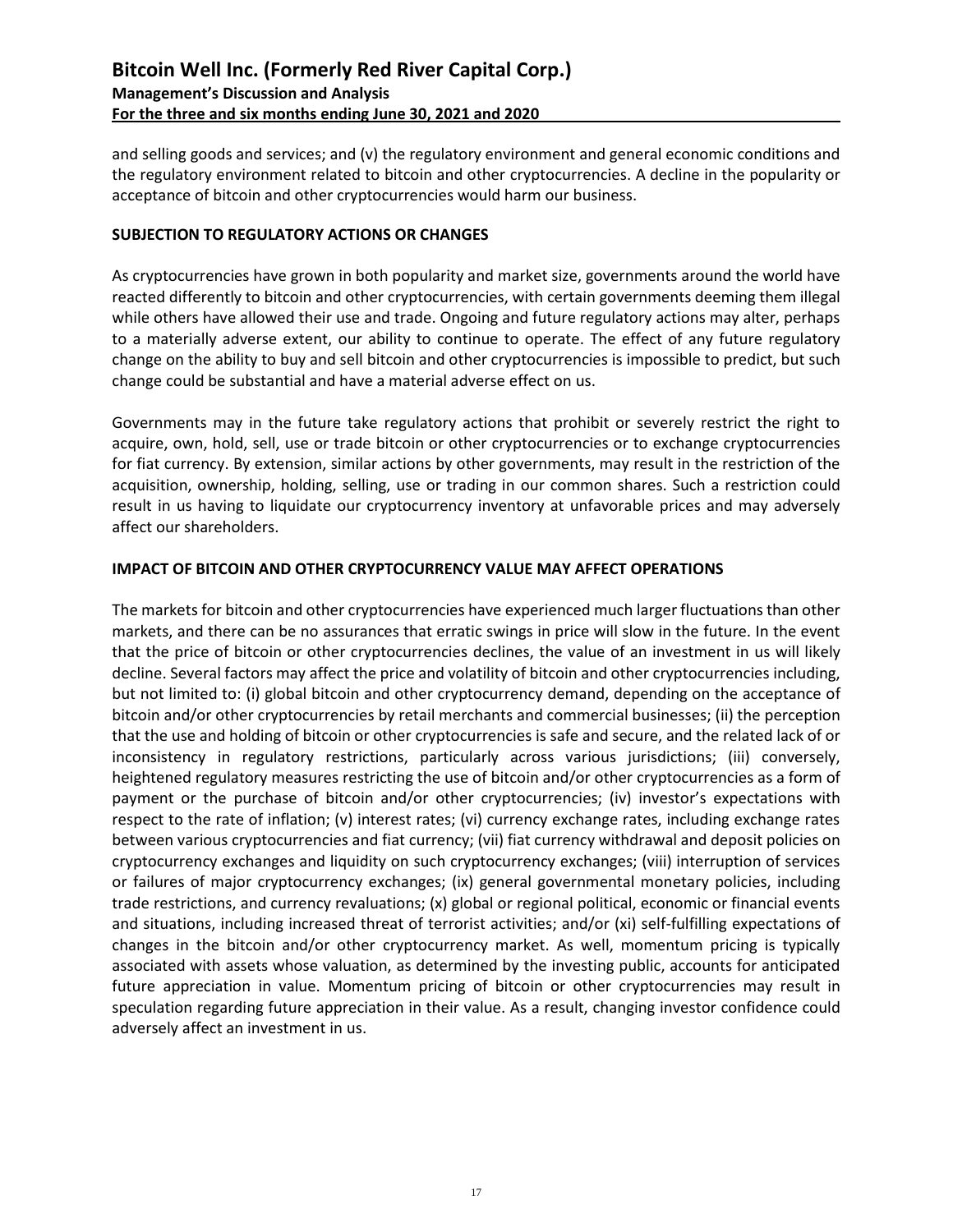### **RESTRICTIONS ON BANKING**

A number of companies that provide cryptocurrency-related services have been unable to find banks that are willing to provide them with bank accounts and banking services. Similarly, a number of such companies have had their existing bank accounts closed by their banks. Banks may refuse to provide bank accounts and other banking services to cryptocurrency-related companies or companies that accept cryptocurrencies for a number of reasons, such as perceived compliance risks or costs. The difficulty that many businesses which provide cryptocurrency-related services have and may continue to have in finding consistent banking services may decrease the usefulness of cryptocurrencies as a payment system and harm its public perception in the future. Similarly, the usefulness of cryptocurrencies as a payment system and the public perception of cryptocurrencies could be damaged if banks were to close the accounts of key businesses providing cryptocurrency-related services.

### **ACCEPTANCE OF BITCOIN AND OTHER CRYPTOCURRENCIES**

Currently, there is a relatively small use of cryptocurrencies in the retail and commercial marketplace in comparison to relatively large use by speculators, thus contributing to price volatility that could adversely affect our operations, investment strategies, and profitability. As relatively new products and technologies, bitcoin and other cryptocurrencies have not been widely adopted as a means of payment for goods and services by major retail and commercial outlets. Conversely, a significant portion of bitcoin and other cryptocurrency demand is generated by speculators and investors seeking to profit from the short-term or long-term holding of cryptocurrencies. The relative lack of acceptance of cryptocurrencies in the retail and commercial marketplace limits the ability of end-users to use them to pay for goods and services. A lack of expansion by cryptocurrencies into retail and commercial markets, or a contraction of such use, may result in increased volatility or a reduction in their market prices, either of which could adversely impact our business.

### **MISUSE OF BITCOIN AND OTHER CRYPTOCURRENCIES**

Since the existence of cryptocurrencies, there have been attempts to use them for speculation or malicious purposes. Although law makers increasingly regulate the use and applications of bitcoin and other cryptocurrencies, and software is being developed to curtail speculative and malicious activities, there can be no assurances that those measures will sufficiently deter those and other illicit activities in the future. Advances in technology, such as quantum computing, could lead to a malicious actor or botnet (a volunteer or hacked collection of computers controlled by networked software coordinating the actions of the computers) being able to alter the blockchain on which bitcoin and other cryptocurrency transactions rely. In such circumstances, the malicious actor or botnet could control, exclude or modify the ordering of transactions, or generate new cryptocurrency or transactions using such control. The malicious actor or botnet could double spend its own cryptocurrency and prevent the confirmation of other users' transactions for so long as it maintains control. Such changes could adversely affect an investment in us.